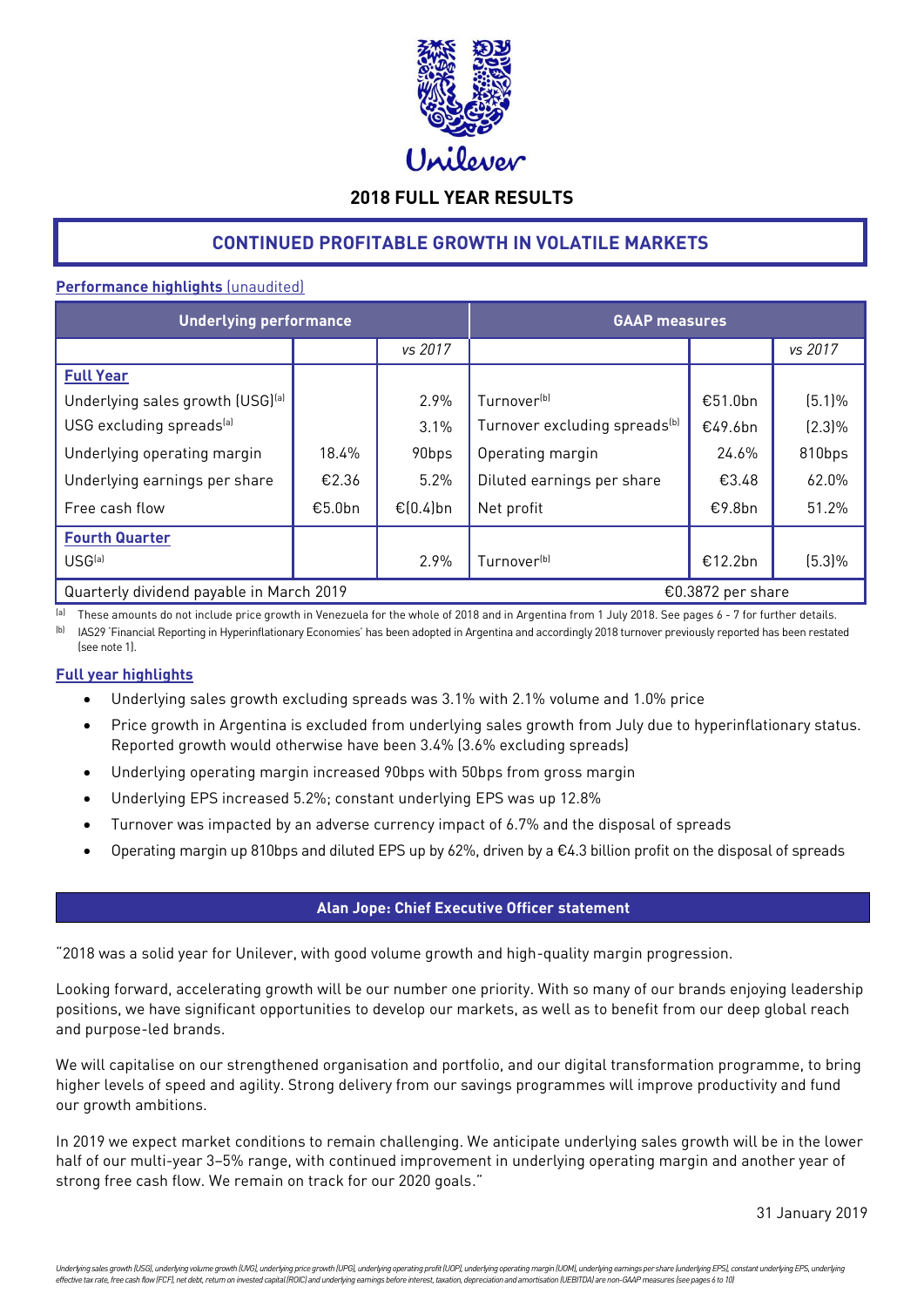| <b>FULL YEAR OPERATIONAL REVIEW: DIVISIONS</b> |  |
|------------------------------------------------|--|
|                                                |  |

|                                                                       | Fourth Quarter 2018 |                   |                                |                   |                      |                   | Full Year 2018    |                   |                                                |
|-----------------------------------------------------------------------|---------------------|-------------------|--------------------------------|-------------------|----------------------|-------------------|-------------------|-------------------|------------------------------------------------|
| (unaudited)                                                           | Turnover            | USG*              | <b>UVG</b>                     | UPG <sup>*</sup>  | Turnover             | USG <sup>*</sup>  | <b>UVG</b>        | UPG*              | Change in<br>underlying<br>operating<br>margin |
|                                                                       | €bn                 | $\%$              | $\%$                           | $\%$              | €bn                  | $\%$              | $\%$              | $\%$              | bps                                            |
| <b>Unilever</b>                                                       | 12.2                | 2.9               | 0.8                            | 2.1               | 51.0                 | 2.9               | 1.9               | 0.9               | 90                                             |
| <b>Beauty &amp; Personal Care</b><br>Foods & Refreshment<br>Home Care | 5.4<br>4.2<br>2.6   | 3.0<br>1.3<br>5.3 | 1.3<br>[0.1]<br>$\overline{2}$ | 1.7<br>1.4<br>4.1 | 20.7<br>20.2<br>10.1 | 3.1<br>2.0<br>4.2 | 2.5<br>1.3<br>2.3 | 0.6<br>0.7<br>1.9 | 80<br>80<br>80                                 |

\* Wherever referenced in this announcement, USG and UPG do not include price growth in Venezuela for the whole of 2018 and in Argentina from 1 July 2018. See pages 6 - 7 for further details.

As previously announced the disposals of our spreads businesses were completed on 2 July 2018. The table below provides information on 2018 performance excluding sales related to spreads.

|                                       | Full Year 2018 |     |            |            |  |
|---------------------------------------|----------------|-----|------------|------------|--|
| (unaudited)                           | Turnover       | USG | <b>UVG</b> | <b>UPG</b> |  |
|                                       | €bn            | %   | $\%$       | $\%$       |  |
| Unilever excluding spreads            | 49.6           | 3.1 | ◠          | 1.0        |  |
| Foods & Refreshment excluding spreads | 18.8           | 2.3 |            | 0.8        |  |

**Our markets:** Market conditions have been challenging throughout the year, particularly in the second half where currency devaluations and rising commodity costs put pressure on consumer demand. The economic crisis in Argentina led to the economy being classified as hyperinflationary.

**Unilever overall performance:** In 2018 we again delivered profitable growth with another year of strong gross margin progression and double digit growth of constant underlying earnings per share. Underlying sales excluding spreads grew 3.1% with 2.1% from volume. Price growth in Argentina which was excluded from USG from 1 July 2018 would have contributed 50bps. The deterioration in the conditions for consumers in Argentina resulted in a full year underlying volume decline of -10% which had a -30bps impact on Unilever volume growth. Emerging markets grew by 4.6% with 2.8% from volume driven by another year of strong growth in Asia AMET RUB. Sales in developed markets grew modestly, helped by a stand out year for ice cream in Europe as well as the continued transformation of our portfolio towards faster growing segments. Turnover decreased 5.1% which included an adverse currency impact of 6.7% and the disposal of spreads which was completed on 2 July 2018.

Underlying operating margin improved by 90bps to 18.4%. The improvement was high-quality with gross margins up 50bps driven by margin-accretive innovation and continued strong delivery from our '5-S' savings programmes. Brand and marketing investment was 10bps lower, whilst absolute spend in local currencies increased by €60 million, even after productivity gains from zero based budgeting. Overheads were down 30bps. Constant underlying earnings per share increased 13% and underlying earnings per share increased 5.2% after an adverse impact of 7.6% from currencies. Over €10 billion was returned to shareholders through share buy-backs and dividends.

# **Beauty & Personal Care**

Underlying sales grew 3.1% with 2.5% from volume. Our biggest brand **Dove** delivered another year of broad-based growth. Skin care grew strongly helped by innovations including a new **Vaseline** range with clinical strength moisturisation, as well as new brands such as **Love, Beauty & Planet** which is helping us to address the fast growing naturals trend. Growth in skin cleansing was helped by innovations on the core such as the relaunch of **Lifebuoy** with active silver, new premium formats including **Dove** exfoliating body polishes as well as our new cleansing brands such as **Korea Glow** which launched in the fourth quarter. Deodorants delivered good volume growth helped by strong performance on **Dove** but pricing in deodorants was muted. The newly acquired **Schmidt's** grew strongly. Sales in oral care were flat due to ongoing competitive pressures. **Prestige** performed well with double digit growth on **Hourglass**, **Ren**, **Living Proof** and **Kate Sommerville** as well as improved momentum on **Dermalogica** and **Murad**. **Dollar Shave Club** grew double digits and continued to build scale in the US.

Underlying operating margin increased 80bps mainly reflecting brand and marketing efficiencies as a result of our zero based budgeting programme.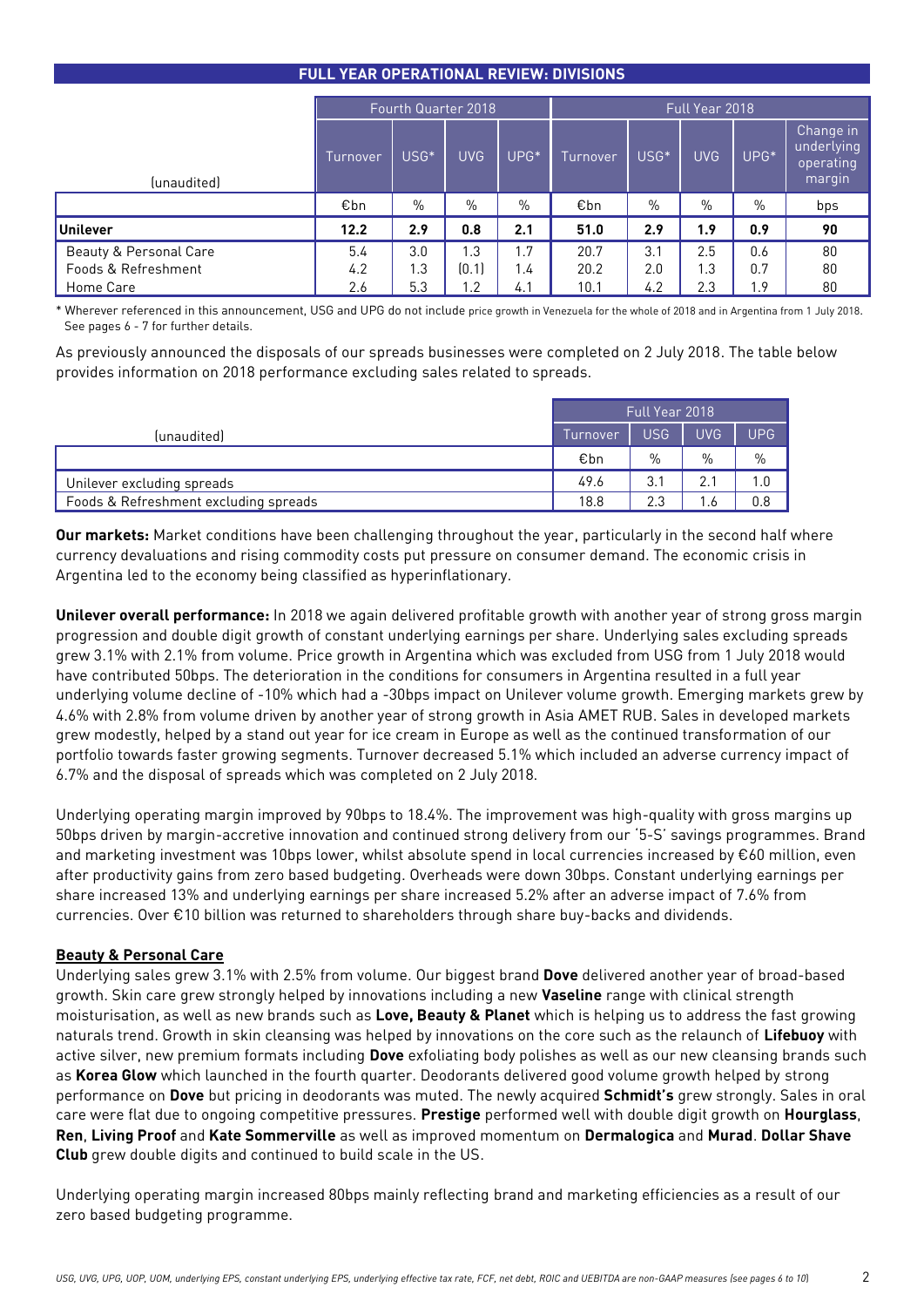# **Foods & Refreshment**

Underlying sales excluding spreads grew 2.3% with 1.6% from volume. Ice cream had another strong year helped by innovations on our premium brands which included a new **Magnum** praline variant and a non-dairy range of **Ben & Jerrys**. The launch of **Kinder®** ice cream and good weather helped to deliver strong ice cream growth in Europe. Sales in tea grew modestly: our emerging markets growth was driven by good performance on our core brands like **Brooke Bond** in India whilst in developed markets challenges in black tea offset good growth from **Pukka** and our new organic **Lipton** range. In savoury, **Knorr** was helped by good performance of cooking products in emerging markets and more organic and natural innovations such as a new 'soup in glass' range. In dressings campaigns centred around **Hellmann's** purpose to fight food waste helped to increase brand equity, but sales were held back by promotional intensity particularly in the US. Our actions to transform the portfolio are working: strong innovations including **Knorr** rice and pasta pots as well as our new brands **Red Red**, **PrepCo** and **Mãe Terra** helped us build scale in the fast growing snacking segment and we annouced an agreement to buy **Horlicks** in India, Bangladesh and 20 other markets.

Underlying operating margin increased 80bps as a result of strong gross margin improvement and lower overheads despite an adverse impact from the spreads disposal.

#### **Home Care**

Underlying sales grew 4.2% with 2.3% from volume. Home and hygiene grew strongly led by **Sunlight** which was helped by a new communication focussed on building functional awareness as well as the continued success of **Domestos** toilet blocks. In fabric sensations, **Comfort** was helped by market development in India and China as well as the launch into Germany. Fabric solutions also grew strongly helped by our strategy to encourage consumers in emerging markets to uptrade to premium formulations like **Surf Excel Matics** in India and innovations such as **Omo** eco active with recycled packaging, plant extracts and naturally derived fragrances. **Seventh Generation** grew well.

Underlying operating margin increased by 80bps driven by lower overheads and also helped by zero based budgeting driven brand and marketing efficiencies.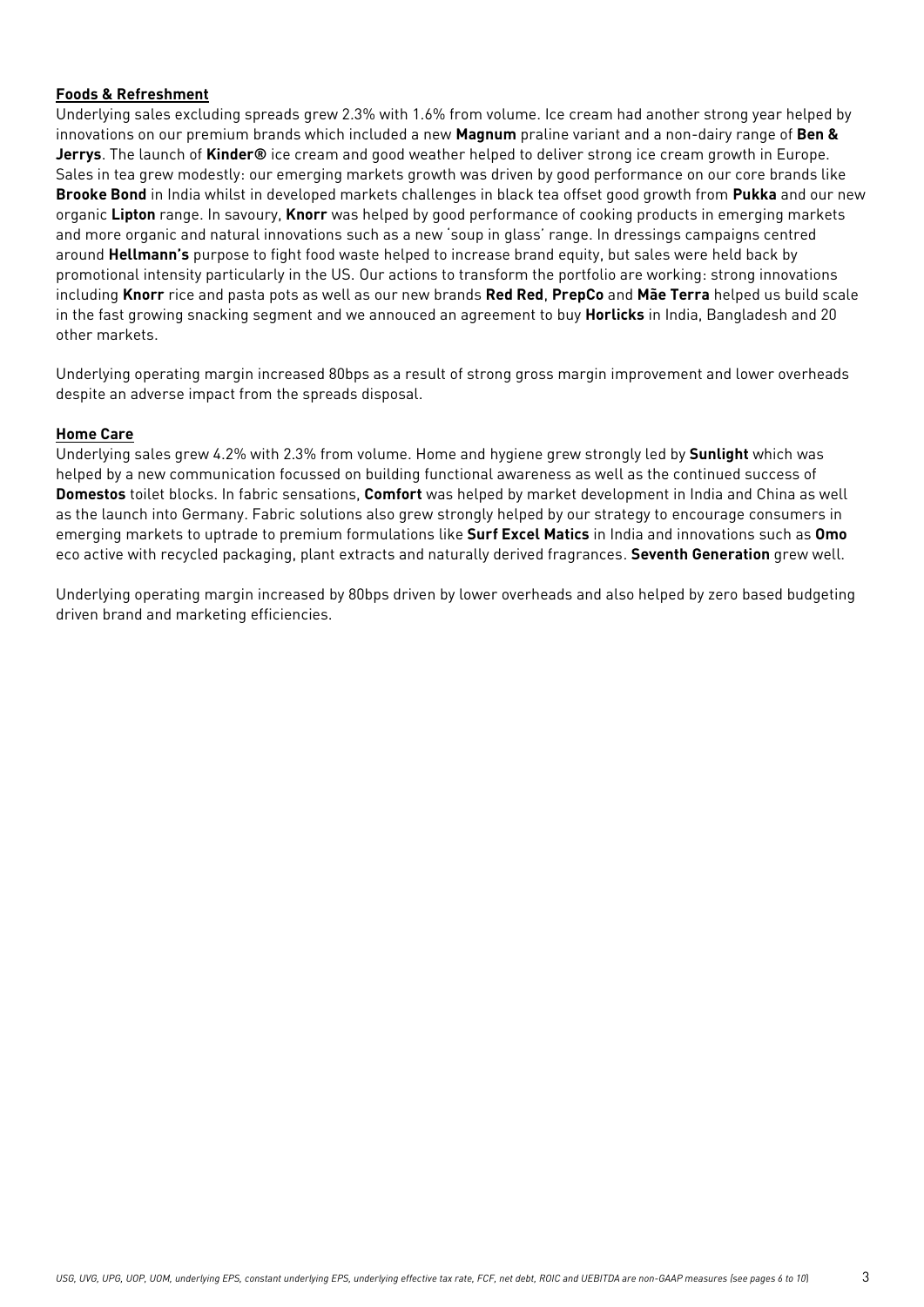# **FULL YEAR OPERATIONAL REVIEW: GEOGRAPHICAL AREA**

|               | Fourth Quarter 2018 |                          |            | Full Year 2018 |          |                          |            |            |                                                |
|---------------|---------------------|--------------------------|------------|----------------|----------|--------------------------|------------|------------|------------------------------------------------|
| (unaudited)   | Turnover            | <b>USG</b>               | <b>UVG</b> | <b>UPG</b>     | Turnover | <b>USG</b>               | <b>UVG</b> | <b>UPG</b> | Change in<br>underlying<br>operating<br>margin |
|               | €bn                 | $\frac{0}{0}$            | %          | $\%$           | €bn      | $\%$                     | $\%$       | $\%$       | bps                                            |
| Unilever      | 12.2                | 2.9                      | 0.8        | 2.1            | 51.0     | 2.9                      | 1.9        | 0.9        | 90                                             |
| Asia/AMET/RUB | 5.6                 | 6.0                      | 2.8        | 3.1            | 22.9     | 6.2                      | 4.3        | 1.8        | 130                                            |
| The Americas  | 4.0                 | $\overline{\phantom{0}}$ | (1.1)      | 1.1            | 16.0     | $\overline{\phantom{a}}$ | (0.5)      | 0.5        | (70)                                           |
| Europe        | 2.6                 | 0.8                      | (0.5)      | 1.3            | 12.1     | 0.7                      | 0.7        | (0.1)      | 200                                            |

|                   | Fourth Quarter 2018 |            |                          |                          | Full Year 2018 |       |       |            |
|-------------------|---------------------|------------|--------------------------|--------------------------|----------------|-------|-------|------------|
| (unaudited)       | Turnover            | <b>USG</b> | <b>UVG</b>               | <b>UPG</b>               | Turnover       | USG   | UVG.  | <b>UPG</b> |
|                   | €bn                 | %          | $\%$                     | $\%$                     | €bn            | $\%$  | %     | $\%$       |
| Emerging markets  | 7.3                 | 4.5        | 1.3                      | 3.2                      | 29.7           | 4.6   | 2.8   | 1.7        |
| Developed markets | 4.9                 | 0.4        | $\overline{\phantom{0}}$ | 0.4                      | 21.3           | 0.5   | 0.7   | (0.2)      |
| North America     | 2.2                 | 0.4        | 0.3                      | $\overline{\phantom{0}}$ | 9.0            | 0.9   | 0.7   | 0.2        |
| Latin America     | 1.8                 | (0.4)      | (2.6)                    | 2.3                      | 7.0            | (1.0) | ้1 71 | 0.7        |

The table below provides information on 2018 performance excluding sales related to spreads.

|                                     | Full Year 2018 |     |            |            |  |
|-------------------------------------|----------------|-----|------------|------------|--|
| (unaudited)                         | Turnover       | USG | <b>UVG</b> | <b>UPG</b> |  |
|                                     | €bn            | %   | %          | $\%$       |  |
| Developed markets excluding spreads | 20.4           | 0.7 | 0.8        | (0.1)      |  |
| Europe excluding spreads            | 11.3           | 0.9 |            | [0.1]      |  |
| North America excluding spreads     | 8.8            |     | 0.7        | 0.3        |  |

# **Asia/AMET/RUB**

Underlying sales grew 6.2% with 4.3% from volume. India had another strong year with good momentum across all divisions translating into double digit growth and we also saw continued good growth in Pakistan and Bangladesh. South East Asia grew modestly with performance in Indonesia improving throughout the year helped by a stronger innovation plan and improving market conditions. Our business in China benefited from premium innovations and strong e-commerce growth but this was partly offset by challenges on **Blueair** due to improved air quality. Sales in Turkey were up double-digit with positive volumes despite a challenging fourth quarter, demonstrating our ability to manage through significant currency volatility.

Underlying operating margin improved by 130bps with a significant improvement in gross margin as well as lower brand and marketing spend.

# **The Americas**

Underlying sales in North America grew 0.9%. Strong performances in deodorants, skin cleansing and home care were offset by continued competitive pressures in dressings and tea. Underlying sales in Latin America declined by -1.0%. Brazil grew modestly with strong growth in the second half as we recovered from the truckers' strike that impacted sales in the second quarter. Mexico was strong, with broad-based growth across categories and good performance on **Quala**. These results were more than offset by volume decline in Argentina of -10% for the year with no offsetting price growth included in underlying sales growth from July onwards.

Underlying operating margin reduced by 70bps primarily reflecting lower gross margins in Latin America due to currency driven commodity inflation and an adverse impact from applying hyperinflationary accounting.

#### **Europe**

Underlying sales grew 0.7%, all from volume. Sales were helped by strong growth in ice cream which benefited from a strong innovation plan as well as good weather. Central and Eastern Europe continued to perform well and the UK sustained its return to growth. In Germany, good ice cream growth was mostly offset by a decline in savoury and dressings. Market conditions in France were extremely challenging and sales declined across all categories except ice cream.

Underlying operating margin improved by 200bps driven by a significant improvement in gross margin and lower overheads.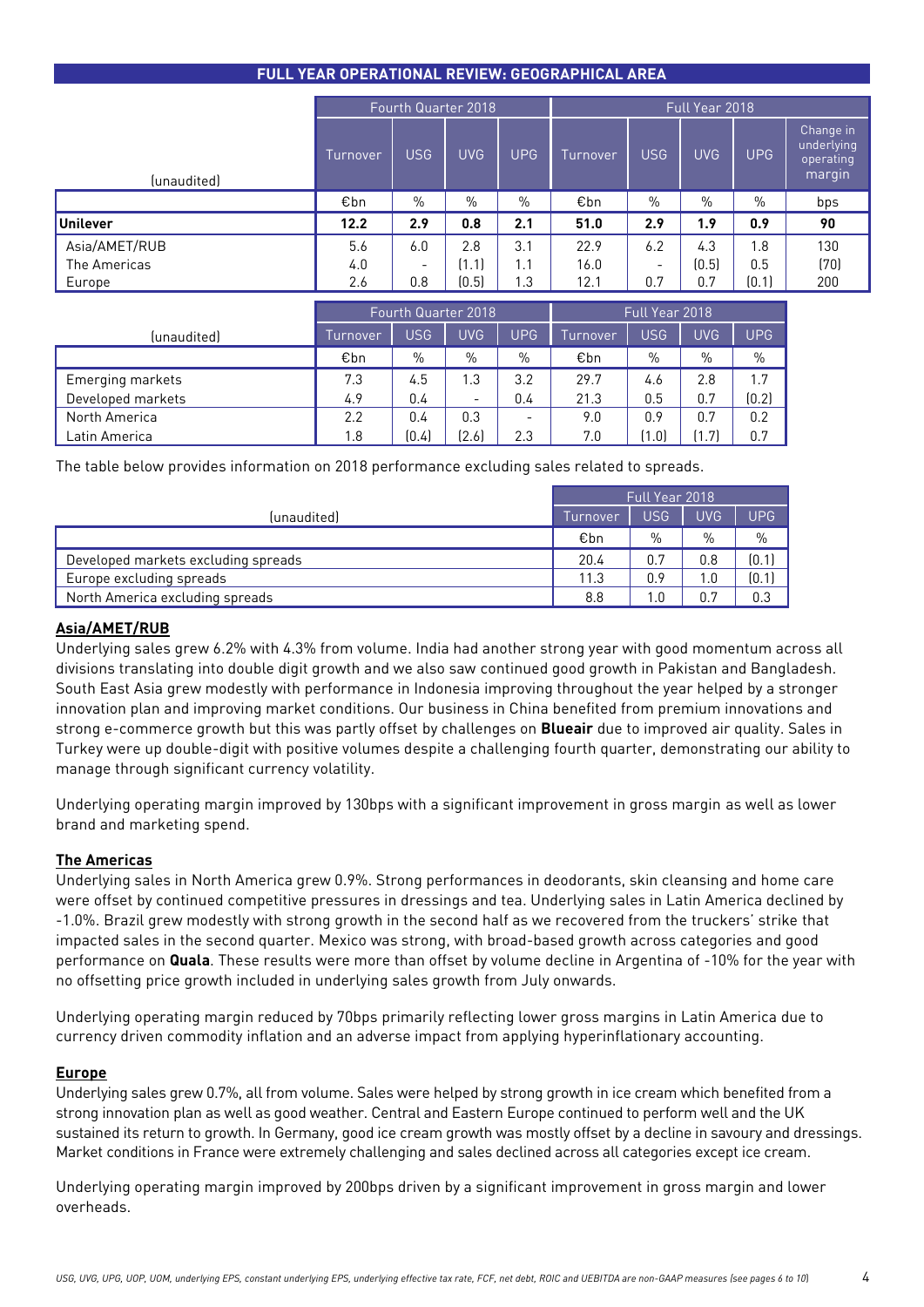# **ADDITIONAL COMMENTARY ON THE FINANCIAL STATEMENTS – FULL YEAR**

#### **Finance costs and tax**

Net finance costs were €481 million in 2018 compared €877 million in 2017 which included a one-off cost of €382 million for the buyback of the Unilever NV preference shares. Cost of financing net borrowings was €57 million higher than 2017. The increase was primarily driven by an increase in debt which was partially offset by lower interest and no longer having the benefit in finance income from a one-off in Brazil relating to the interest element of an indirect tax amnesty programme. The average interest rate on net debt reduced to 2.2% from 2.7% in 2017. The pensions financing charge was €25 million, down from €96 million in 2017 reflecting a lower pension deficit at the beginning of 2018.

The underlying effective tax rate was 25.7% a small reduction versus 26.0% in the prior year. The effective tax rate was 21.1% due to a benefit from the disposals of our spreads businesses.

#### **Joint ventures, associates and other income from non-current investments**

Net profit from joint ventures and associates contributed €185 million compared with €155 million in 2017, mainly due to the Portugal portion of profit on disposal of spreads and growth in profits from the Pepsi Lipton joint venture. Other income from non-current investments was €22 million versus €18 million in the prior year.

#### **Earnings per share**

Underlying earnings per share increased by 5.2% to €2.36, after a negative currency impact of 7.6%. Constant rate underlying earnings per share increased by 12.8% primarily driven by underlying sales growth, improved underlying operating margin and our share buyback programmes. These underlying measures exclude the post-tax impact of business disposals, acquisition and disposal-related costs, restructuring costs, impairments, one-off items within operating profit and any other significant unusual items within net profit but not operating profit.

Diluted earnings per share were up 62.0% at €3.48. In addition to the underlying improvement, this increase was mainly driven by a €4.3 billion gain on disposal for the spreads business.

#### **Free cash flow**

Free cash flow of €5.0 billion was impacted by currency devaluation and higher working capital including a €0.4 billion increase relating to the disposal of spreads. This was offset by an increase in the proceeds on disposal in net cash flow from investing activities.

#### **Net debt**

Closing net debt was €20.8 billion compared with €20.3 billion as at 31 December 2017 mainly reflecting the cost of acquisitions whilst the proceeds from the spreads disposals were returned to shareholders through a share buyback programme of €6 billion.

#### **Pensions**

Pension liability net of assets increased to €0.9 billion at year-end from €0.6 billion as at 31 December 2017. The increase in the net pension liability arose in the fourth quarter driven by the impact of adverse equity markets on pension assets.

#### **Return on invested capital**

Return on invested capital of 18.8% is a reduction of 40bps versus the prior year due to increased goodwill and an adverse impact from hyperinflationary accounting in Argentina.

#### **Finance and liquidity**

In 2018, we announced the issuance of the following bonds:

- 5 February 2018: Triple-tranche €2.0 billion bond, comprising of fixed rate notes of €500 million at 0.5% due August 2023, €700 million at 1.125% due February 2027 and €800 million at 1.625% due February 2033
- 19 March 2018: Quadruple-tranche \$2.1 billion bond, comprising of fixed rate notes of \$400 million at 2.75% due March 2021, \$550 million at 3.125% due March 2023, \$350 million at 3.375% due March 2025 and \$800 million at 3.5% due March 2028
- 31 August 2018: Two-tranche €1.3 billion bond, equally split between 0.5% fixed rate notes due January 2025 and 1.375% fixed rate notes due September 2030
- 4 September 2018: Triple-tranche \$1.5 billion bond, comprising of fixed rate notes of \$500 million at 3.0% due March 2022, \$500 million at 3.25% due March 2024, and \$500 million at 3.5% due March 2028. The \$500 million 3.5% fixed rate notes due March 2028 have the same terms (other than the price to public and issue date) as the \$800 million 3.5% fixed rate notes issued in March 2018

In June 2018 €750 million floating rate notes matured and were repaid. In December 2018, £250 million 2% fixed rate notes matured and were repaid.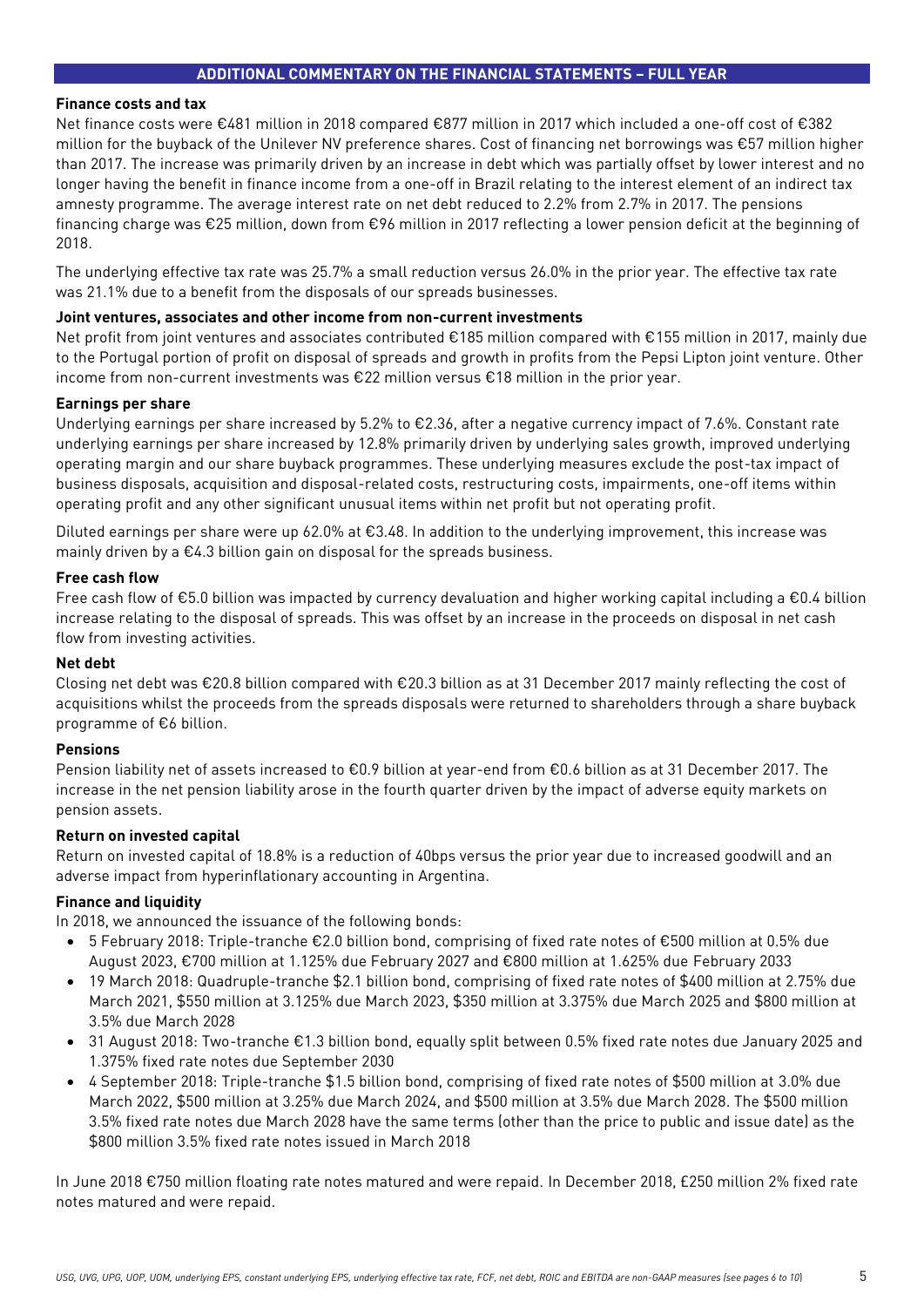# **COMPETITION INVESTIGATIONS**

As previously disclosed, along with other consumer products companies and retail customers, Unilever is involved in a number of ongoing investigations by national competition authorities, including those within Italy, Greece and South Africa. These proceedings and investigations are at various stages and concern a variety of product markets. Where appropriate, provisions are made and contingent liabilities disclosed in relation to such matters. During the second half of 2018 Unilever has recognised a charge of €50 million in relation to these cases.

Ongoing compliance with competition laws is of key importance to Unilever. It is Unilever's policy to co-operate fully with competition authorities whenever questions or issues arise. In addition the Group continues to reinforce and enhance its internal competition law training and compliance programme on an ongoing basis.

# **NON-GAAP MEASURES**

Certain discussions and analyses set out in this announcement include measures which are not defined by generally accepted accounting principles (GAAP) such as IFRS. We believe this information, along with comparable GAAP measurements, is useful to investors because it provides a basis for measuring our operating performance, ability to retire debt and invest in new business opportunities. Our management uses these financial measures, along with the most directly comparable GAAP financial measures, in evaluating our operating performance and value creation. Non-GAAP financial measures should not be considered in isolation from, or as a substitute for, financial information presented in compliance with GAAP. Wherever appropriate and practical, we provide reconciliations to relevant GAAP measures.

Unilever uses 'constant rate', and 'underlying' measures primarily for internal performance analysis and targeting purposes. We present certain items, percentages and movements, using constant exchange rates, which exclude the impact of fluctuations in foreign currency exchange rates. We calculate constant currency values by translating both the current and the prior period local currency amounts using the prior period average exchange rates into euro, except for countries where the impact of consumer price inflation rates has escalated to extreme levels. In these countries, the local currency amounts before the application of IAS 29 are translated into euros using the period closing exchange rate. The table below shows exchange rate movements in our key markets.

|                                | Annual Average<br>rate in 2018 | Annual Average<br>rate in 2017 |
|--------------------------------|--------------------------------|--------------------------------|
| Brazilian Real $E1 = BRL$      | 4.282                          | 3.573                          |
| Chinese Yuan $E1 = CNY$        | 7.807                          | 7.608                          |
| Indian Rupee $[£1 = INR]$      | 80.730                         | 73.258                         |
| Indonesia Rupiah $E1 = IDR$    | 16831                          | 15011                          |
| Philippine Peso $E1 = PHP$     | 62.379                         | 56.596                         |
| UK Pound Sterling $(E1 = GBP)$ | 0.884                          | 0.876                          |
| US Dollar $[€1 = US $]$        | 1.185                          | 1.123                          |

# **Underlying sales growth (USG)**

Underlying Sales Growth (USG) refers to the increase in turnover for the period, excluding any change in turnover resulting from acquisitions, disposals and changes in currency. We believe this measure provides valuable additional information on the underlying sales performance of the business and is a key measure used internally. The impact of acquisitions and disposals is excluded from USG for a period of 12 calendar months from the applicable closing date. Turnover from acquired brands that are launched in countries where they were not previously sold is included in USG as such turnover is more attributable to our existing sales and distribution network than the acquisition itself. Also excluded is the impact of price growth from countries where the impact of consumer price inflation (CPI) rates has escalated to extreme levels.

There are two countries where we have determined extreme levels of CPI exist. The first is Venezuela where in Q4 2017 inflation rates exceeded 1,000% and management considered that the situation would persist for some time. Consequently, price growth in Venezuela has been excluded from USG since Q4 2017. The second is Argentina, which from Q3 2018 has been accounted for in accordance with IAS 29, and thus from Q3 2018 Argentina price growth is excluded from USG. The adjustment made at Group level as a result of these two exclusions was a reduction in price growth of 111.8% for the fourth quarter and 32.4% for the year. This treatment for both countries will be kept under regular review.

The reconciliation of changes in the GAAP measure turnover to USG is provided in notes 3 and 4.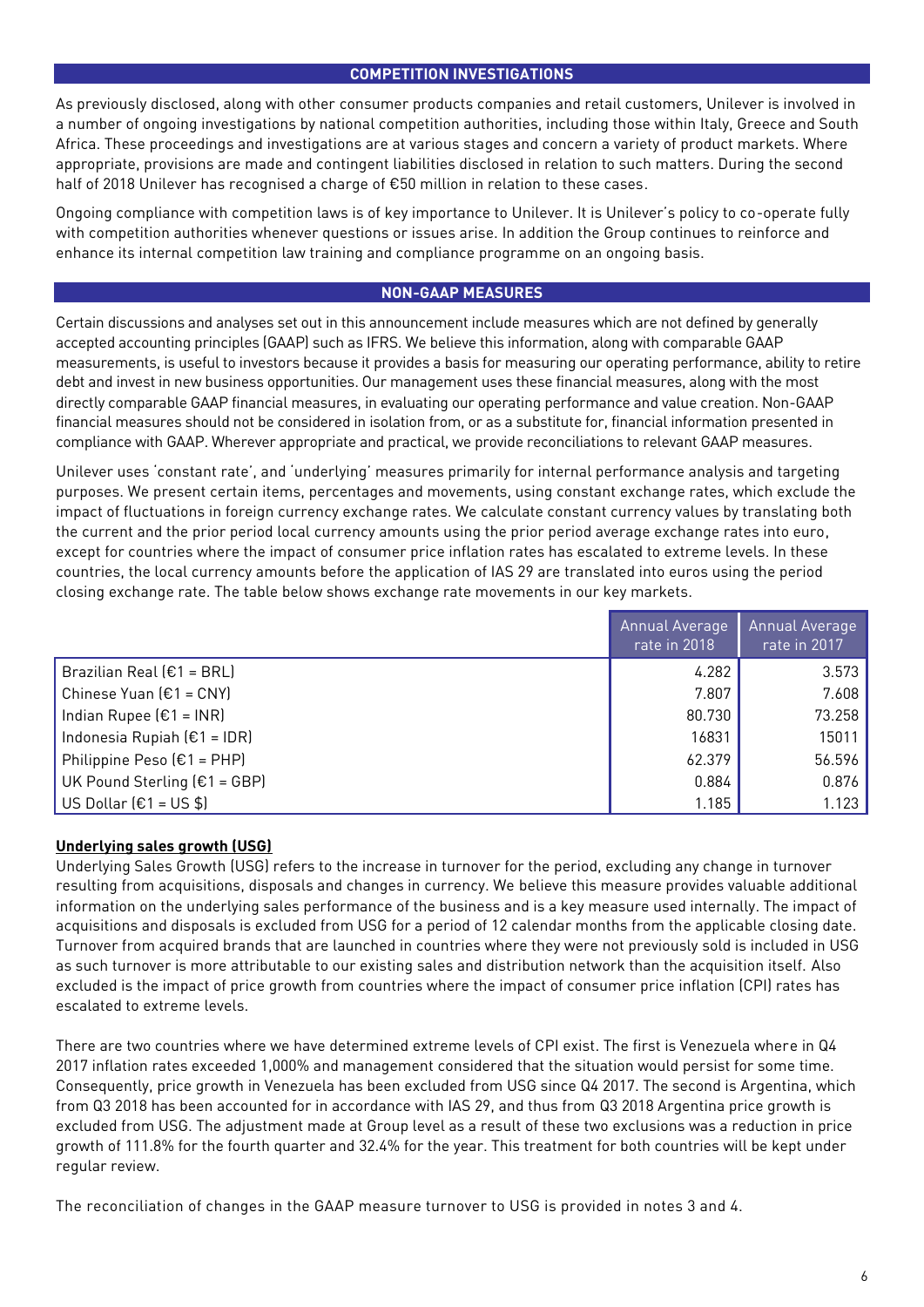### **NON-GAAP MEASURES (continued)**

#### **Underlying volume growth (UVG)**

Underlying volume growth (UVG) is part of USG and means, for the applicable period, the increase in turnover in such period calculated as the sum of (i) the increase in turnover attributable to the volume of products sold; and (ii) the increase in turnover attributable to the composition of products sold during such period. UVG therefore excludes any impact on USG due to changes in prices. The measures and the related turnover GAAP measure are set out in notes 3 and 4.

# **Underlying price growth (UPG)**

Underlying price growth (UPG) is part of USG and means, for the applicable period, the increase in turnover attributable to changes in prices during the period. UPG therefore excludes the impact to USG due to (i) the volume of products sold; and (ii) the composition of products sold during the period. In determining changes in price we exclude the impact of price growth in Argentina and Venezuela as explained in USG above. The measures and the related turnover GAAP measure are set out in notes 3 and 4.

# **Free cash flow (FCF)**

Within the Unilever Group, free cash flow (FCF) is defined as cash flow from operating activities, less income taxes paid, net capital expenditures and net interest payments and preference dividends paid. It does not represent residual cash flows entirely available for discretionary purposes; for example, the repayment of principal amounts borrowed is not deducted from FCF. FCF reflects an additional way of viewing our liquidity that we believe is useful to investors because it represents cash flows that could be used for distribution of dividends, repayment of debt or to fund our strategic initiatives, including acquisitions, if any.

The reconciliation of net profit to FCF is as follows:

| $\epsilon$ million                                                                 | <b>Full Year</b> |          |  |
|------------------------------------------------------------------------------------|------------------|----------|--|
| (unaudited)                                                                        | 2018             | 2017     |  |
| Net profit                                                                         | 9,808            | 6,486    |  |
| Taxation                                                                           | 2,575            | 1,667    |  |
| Share of net profit of joint ventures/associates and other income from non-current |                  |          |  |
| investments                                                                        | (207)            | (173)    |  |
| Net monetary gain arising from hyperinflationary economies                         | (122)            |          |  |
| Net finance costs                                                                  | 481              | 877      |  |
| <b>Operating profit</b>                                                            | 12,535           | 8,857    |  |
| Depreciation, amortisation and impairment                                          | 1,747            | 1,538    |  |
| Changes in working capital                                                         | (793)            | (68)     |  |
| Pensions and similar obligations less payments                                     | (128)            | (904)    |  |
| Provisions less payments                                                           | 55               | 200      |  |
| Elimination of (profits)/losses on disposals                                       | (4, 299)         | (298)    |  |
| Non-cash charge for share-based compensation                                       | 196              | 284      |  |
| Other adjustments                                                                  | (266)            | (153)    |  |
| <b>Cash flow from operating activities</b>                                         | 9,047            | 9,456    |  |
| Income tax paid                                                                    | (2, 294)         | (2, 164) |  |
| Net capital expenditure                                                            | (1,424)          | (1,621)  |  |
| Net interest and preference dividends paid                                         | (367)            | (316)    |  |
| Free cash flow                                                                     | 4,962            | 5,355    |  |
| Net cash flow (used in)/from investing activities                                  | 4,644            | (5, 879) |  |
| Net cash flow (used in)/from financing activities                                  | (11, 548)        | (1,433)  |  |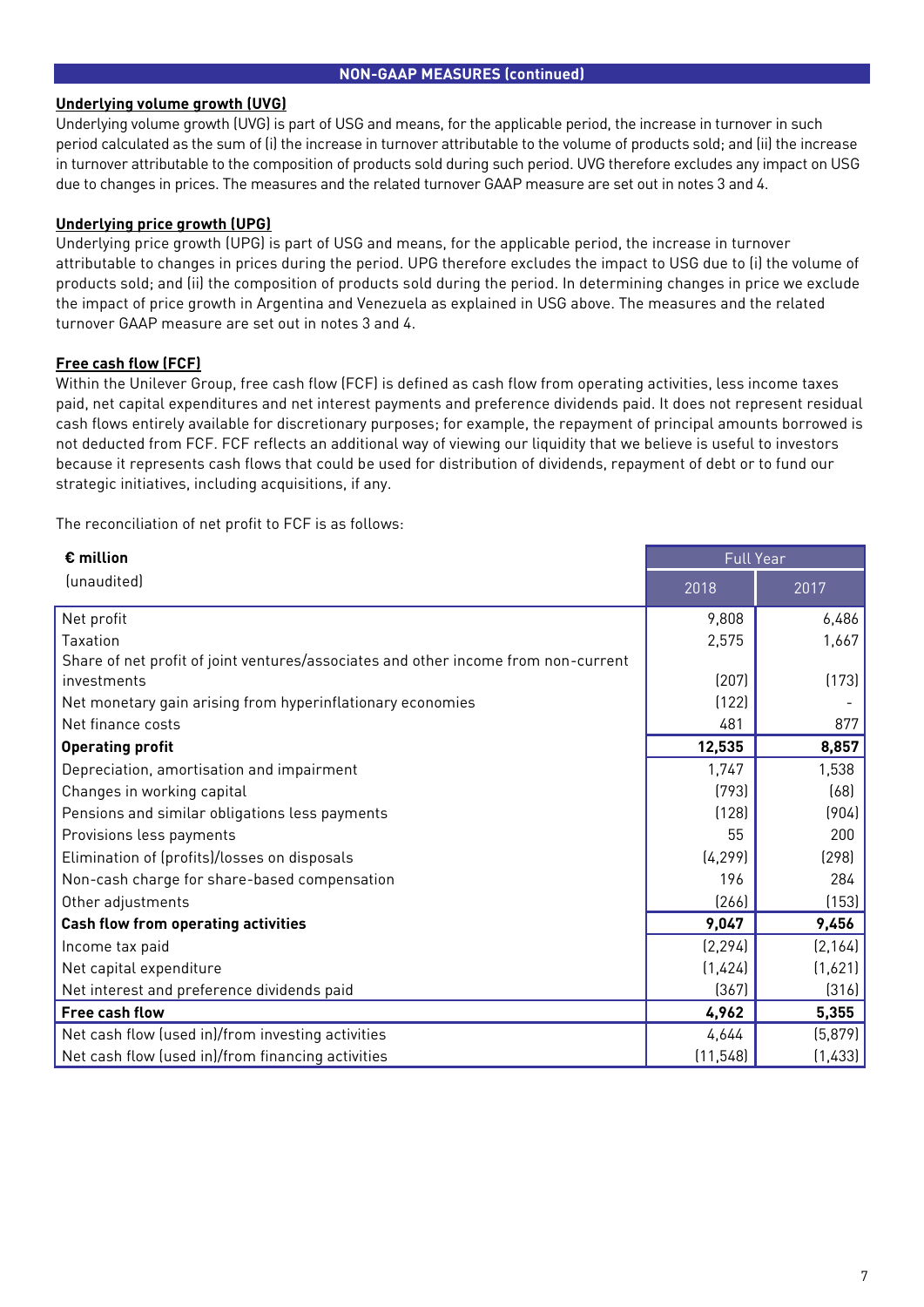# **Non-underlying items**

Several non-GAAP measures are adjusted to exclude items defined as non-underlying due to their nature and/or frequency of occurrence.

- **Non-underlying items within operating profit** are: gains or losses on business disposals, acquisition and disposal related costs, restructuring costs, impairments and other significant one-off items within operating profit
- **Non-underlying items not in operating profit but within net profit** are: significant and unusual items in net finance cost, monetary gain/(loss) arising from hyperinflationary economies, share of profit/(loss) of joint ventures and associates and taxation
- **Non-underlying items** are both non-underlying items within operating profit and those non-underlying items not in operating profit but within net profit

#### **Underlying operating profit (UOP) and underlying operating margin (UOM)**

Underlying operating profit and underlying operating margin mean operating profit and operating margin before the impact of non-underlying items within operating profit. Underlying operating profit represents our measure of segment profit or loss as it is the primary measure used for making decisions about allocating resources and assessing performance of the segments. The reconciliation of operating profit to underlying operating profit is as follows:

| $\epsilon$ million                                        | <b>Full Year</b> |        |  |
|-----------------------------------------------------------|------------------|--------|--|
| (unaudited)                                               | 2018             | 2017   |  |
| Operating profit                                          | 12,535           | 8,857  |  |
| Non-underlying items within operating profit (see note 2) | (3, 176)         | 543    |  |
| Underlying operating profit                               | 9,359            | 9,400  |  |
| Turnover                                                  | 50,982           | 53,715 |  |
| Operating margin (%)                                      | 24.6%            | 16.5%  |  |
| Underlying operating margin (%)                           | 18.4%            | 17.5%  |  |

# **Underlying earnings per share (EPS)**

Underlying earnings per share (underlying EPS) is calculated as underlying profit attributable to shareholders' equity divided by the diluted combined average number of share units. In calculating underlying profit attributable to shareholders' equity, net profit attributable to shareholders' equity is adjusted to eliminate the post-tax impact of non-underlying items. This measure reflects the underlying earnings for each share unit of the Group. Refer to note 6 on page 20 for reconciliation of net profit attributable to shareholders' equity to underlying profit attributable to shareholders equity.

# **Underlying earnings before interest, taxation, depreciation and amortisation (UEBITDA)**

Underlying earnings before interest, taxation, depreciation and amortisation means operating profit before the impact of depreciation, amortisation and impairment and non-underlying items within operating profit. We use UEBITDA in assessing our leverage level, which is expressed as net debt / UEBITDA. The reconciliation of operating profit to UEBITDA is as follows:

| $\epsilon$ million                                                        | <b>Full Year</b> |        |  |
|---------------------------------------------------------------------------|------------------|--------|--|
| (unaudited)                                                               | 2018             | 2017   |  |
| <b>Operating profit</b>                                                   | 12,535           | 8,857  |  |
| Depreciation, amortisation and impairment                                 | 1,747            | 1,538  |  |
| Non-underlying items within operating profit <sup>(a)</sup>               | (3, 384)         | 543    |  |
| Underlying earnings before interest, taxes, depreciation and amortisation |                  |        |  |
| (UEBITDA)                                                                 | 10,898           | 10,938 |  |

(a) 2018 amount excludes €208 million impairment charge, which is included in the depreciation, amortisation and impairment line. Including the impairment charge, total non-underlying items within operating profit is €3,176 million. See note 2.

# **Underlying effective tax rate**

The underlying effective tax rate is calculated by dividing taxation excluding the tax impact of non-underlying items by profit before tax excluding the impact of non-underlying items and share of net profit/(loss) of joint ventures and associates. This measure reflects the underlying tax rate in relation to profit before tax excluding non-underlying items before tax and share of net profit/(loss) of joint ventures and associates. Tax impact on non-underlying items within operating profit is the sum of the tax on each non-underlying item, based on the applicable country tax rates and tax treatment. This is shown in the following table: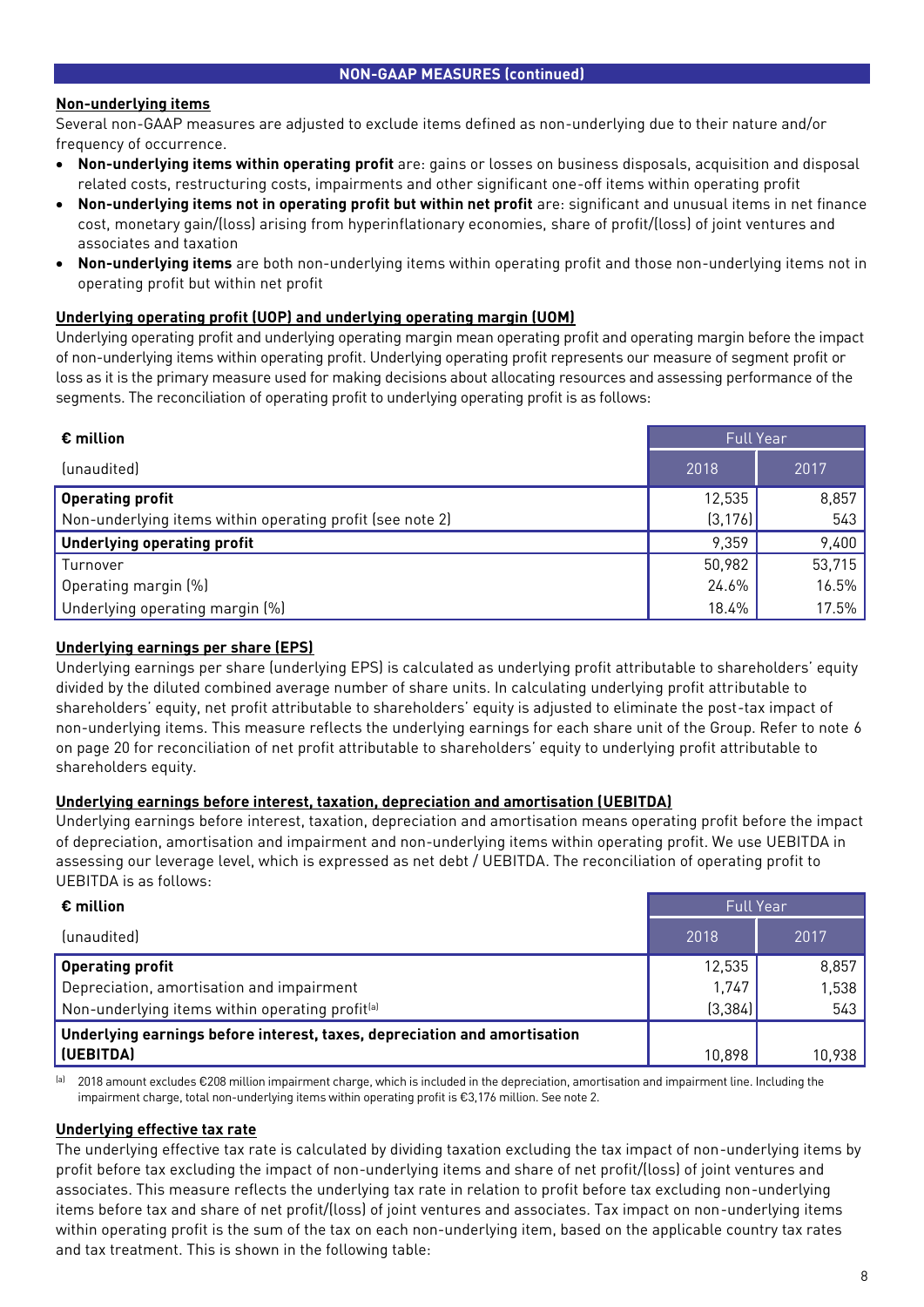# **NON-GAAP MEASURES (continued)**

| $\epsilon$ million                                                                                                             | <b>Full Year</b> |       |  |  |
|--------------------------------------------------------------------------------------------------------------------------------|------------------|-------|--|--|
| (unaudited)                                                                                                                    | 2018             | 2017  |  |  |
| Taxation                                                                                                                       | 2,575            | 1,667 |  |  |
| Tax impact of:                                                                                                                 |                  |       |  |  |
| Non-underlying items within operating profit <sup>[a]</sup>                                                                    | (259)            |       |  |  |
| Non-underlying items not in operating profit but within net profit <sup>[a]</sup>                                              | (29)             | 578   |  |  |
| Taxation before tax impact of non-underlying items                                                                             | 2,287            | 2,322 |  |  |
| Profit before taxation                                                                                                         | 12,383           | 8,153 |  |  |
| Non-underlying items within operating profit before tax <sup>(a)</sup>                                                         | (3, 176)         | 543   |  |  |
| Non-underlying items not in operating profit but within net profit before tax <sup>(b)</sup>                                   | (122)            | 382   |  |  |
| Share of net profit/(loss) of joint ventures and associates                                                                    | (185)            | (155) |  |  |
| Profit before tax excluding non-underlying items before tax and share of net<br>profit/(loss) of joint ventures and associates | 8,900            | 8,923 |  |  |
| Underlying effective tax rate                                                                                                  | 25.7%            | 26.0% |  |  |

(a) See note 2.

(b) 2018 amount excludes €32 million gain on disposal of spreads business by the joint venture in Portugal which is included in the share of net profit/(loss) of joint ventures and associates line. Including the €32 million, total non-underlying items not in operating profit but within net profit before tax is €154 million. See note 2.

# **Constant underlying EPS**

Constant underlying earnings per share (constant underlying EPS) is calculated as underlying profit attributable to shareholders' equity at constant exchange rates and excluding the impact of both translational hedges and price growth in Venezuela (for the whole of 2018) and Argentina (from July 2018) divided by the diluted average number of ordinary share units. This measure reflects the underlying earnings for each share unit of the Group in constant exchange rates.

The reconciliation of underlying profit attributable to shareholders' equity to constant underlying earnings attributable to shareholders' equity and the calculation of constant underlying EPS is as follows:

| $\epsilon$ million                                                              | <b>Full Year</b> |         |
|---------------------------------------------------------------------------------|------------------|---------|
| (unaudited)                                                                     | 2018             | 2017    |
| Underlying profit attributable to shareholders' equity (see note 6)             | 6,365            | 6,315   |
| Impact of translation from current to constant exchange rates and translational |                  |         |
| hedges                                                                          | 7,112            | 95      |
| Impact of Venezuela and Argentina price inflation <sup>[a]</sup>                | (6, 551)         |         |
| Constant underlying earnings attributable to shareholders' equity               | 6,926            | 6,410   |
| Diluted combined average number of share units (millions of units)              | 2,694.8          | 2,814.0 |
| Constant underlying EPS $(E)$                                                   | 2.57             | 2.28    |

(a) See pages 6-7 for further details.

From 2018, in our reporting of growth in constant underlying EPS, we translate the prior period using an annual average exchange rate rather than monthly averages. This change has been made to align with the prior period constant exchange rate used for calculating USG. The impact of this is an increase of €0.01 per share in 2017 constant underlying EPS.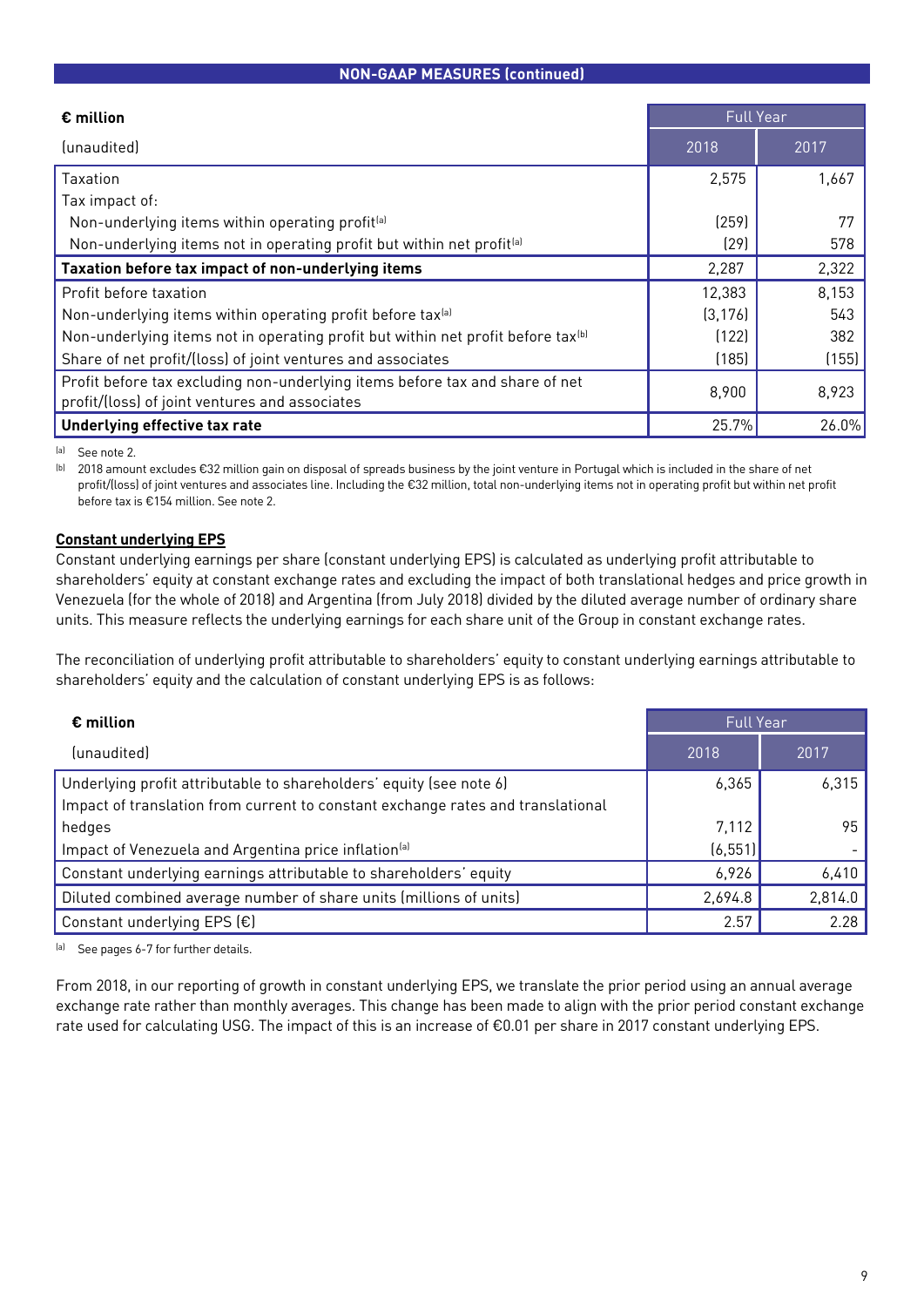#### **Net debt**

Net debt is defined as the excess of total financial liabilities, excluding trade payables and other current liabilities, over cash, cash equivalents and other current financial assets, excluding trade and other current receivables. It is a measure that provides valuable additional information on the summary presentation of the Group's net financial liabilities and is a measure in common use elsewhere.

The reconciliation of total financial liabilities to net debt is as follows:

| $\epsilon$ million                                         | As at       | As at       |
|------------------------------------------------------------|-------------|-------------|
|                                                            | 31 December | 31 December |
| (unaudited)                                                | 2018        | 2017        |
| <b>Total financial liabilities</b>                         | (24, 885)   | (24, 430)   |
| Current financial liabilities                              | (3, 235)    | (7,968)     |
| Non-current financial liabilities                          | (21,650)    | (16, 462)   |
| Cash and cash equivalents as per balance sheet             | 3,230       | 3,317       |
| Cash and cash equivalents as per cash flow statement       | 3,090       | 3,169       |
| Add bank overdrafts deducted therein                       | 140         | 167         |
| Less cash and cash equivalents classified as held for sale |             | (19)        |
| Other current financial assets                             | 874         | 770         |
| Net debt                                                   | (20, 781)   | (20, 343)   |

# **Return on invested capital (ROIC)**

Return on invested capital (ROIC) is a measure of the return generated on capital invested by the Group. The measure provides a guide rail for long-term value creation and encourages compounding reinvestment within the business and discipline around acquisitions with low returns and long payback. ROIC is calculated as underlying operating profit after tax divided by the annual average of: goodwill, intangible assets, property, plant and equipment, net assets held for sale, inventories, trade and other current receivables, and trade payables and other current liabilities.

| $\epsilon$ million                                    | <b>Full Year</b> |           |
|-------------------------------------------------------|------------------|-----------|
| (unaudited)                                           | 2018             | 2017      |
| Underlying operating profit before tax <sup>(a)</sup> | 9,359            | 9,400     |
| Tax on underlying operating profit <sup>(b)</sup>     | (2,405)          | [2,446]   |
| Underlying operating profit after tax                 | 6,954            | 6,954     |
| Goodwill                                              | 17,341           | 16,881    |
| Intangible assets                                     | 12,152           | 11,520    |
| Property, plant and equipment                         | 10,347           | 10,411    |
| Net assets held for sale                              | 108              | 3,054     |
| Inventories                                           | 4,301            | 3,962     |
| Trade and other current receivables                   | 6,485            | 5,222     |
| Trade payables and other current liabilities          | (14, 457)        | (13, 426) |
| Period-end invested capital                           | 36,277           | 37,624    |
| Average invested capital for the period               | 36,951           | 36,222    |
| Return on invested capital                            | 18.8%            | 19.2%     |

(a) See reconciliation of operating profit to underlying operating profit on page 8.

(b) Tax on underlying operating profit is calculated as underlying operating profit before tax multiplied by underlying effective tax rate of 25.7% (2017: 26.0%) which is shown on page 9.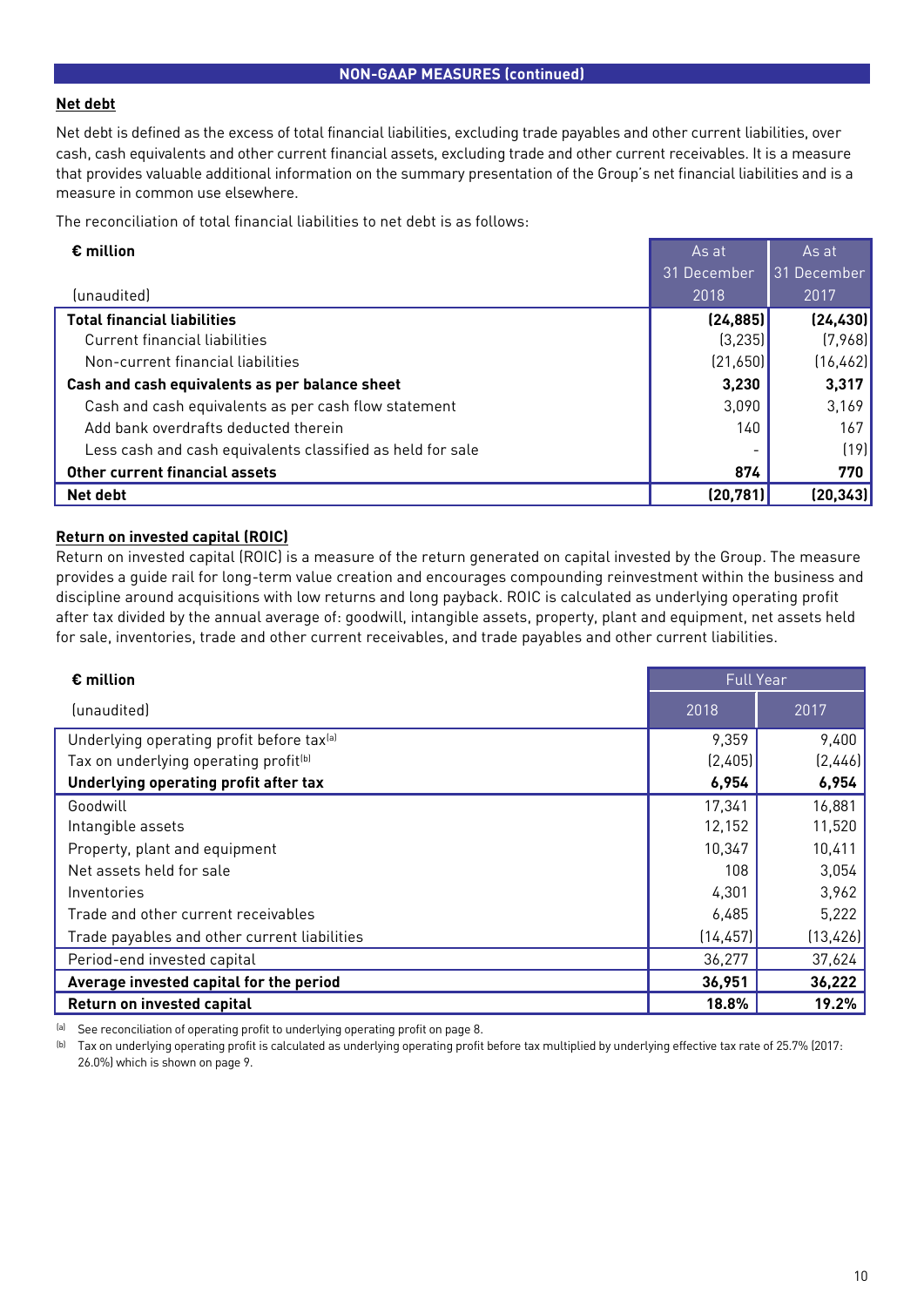# **CAUTIONARY STATEMENT**

This announcement may contain forward-looking statements, including 'forward-looking statements' within the meaning of the United States Private Securities Litigation Reform Act of 1995. Words such as 'will', 'aim', 'expects', 'anticipates', 'intends', 'looks', 'believes', 'vision', or the negative of these terms and other similar expressions of future performance or results, and their negatives, are intended to identify such forward-looking statements. These forward-looking statements are based upon current expectations and assumptions regarding anticipated developments and other factors affecting the Unilever Group (the 'Group'). They are not historical facts, nor are they guarantees of future performance.

Because these forward-looking statements involve risks and uncertainties, there are important factors that could cause actual results to differ materially from those expressed or implied by these forward-looking statements. Among other risks and uncertainties, the material or principal factors which could cause actual results to differ materially are: Unilever's global brands not meeting consumer preferences; Unilever's ability to innovate and remain competitive; Unilever's investment choices in its portfolio management; inability to find sustainable solutions to support long-term growth; the effect of climate change on Unilever's business; customer relationships; the recruitment and retention of talented employees; disruptions in our supply chain; the cost of raw materials and commodities; the production of safe and high quality products; secure and reliable IT infrastructure; successful execution of acquisitions, divestitures and business transformation projects; economic and political risks and natural disasters; financial risks; failure to meet high and ethical standards; and managing regulatory, tax and legal matters. These forward-looking statements speak only as of the date of this announcement. Except as required by any applicable law or regulation, the Group expressly disclaims any obligation or undertaking to release publicly any updates or revisions to any forward-looking statements contained herein to reflect any change in the Group's expectations with regard thereto or any change in events, conditions or circumstances on which any such statement is based. Further details of potential risks and uncertainties affecting the Group are described in the Group's filings with the London Stock Exchange, Euronext Amsterdam and the US Securities and Exchange Commission, including in the Annual Report on Form 20-F 2017 and the Unilever Annual Report and Accounts 2017.

# **ENQUIRIES**

| UK | +44 78 2527 3767 | lucila.zambrano@unilever.com |
|----|------------------|------------------------------|
| or | +44 77 7999 9683 | JSibun@tulchangroup.com      |
| NL | +31 10 217 4844  | els-de.bruin@unilever.com    |
| or | +32 494 60 4906  | freek.bracke@unilever.com    |

There will be a web cast of the results presentation available at: [www.unilever.com/investor-relations/results-and-presentations/latest-results](https://www.unilever.com/investor-relations/results-and-presentations/latest-results/?utm_source=Qresults&utm_medium=Results-PDF)

**Media:** Media Relations Team **Investors:** Investor Relations Team +44 20 7822 6830 [investor.relations@unilever.com](mailto:investor.relations@unilever.com)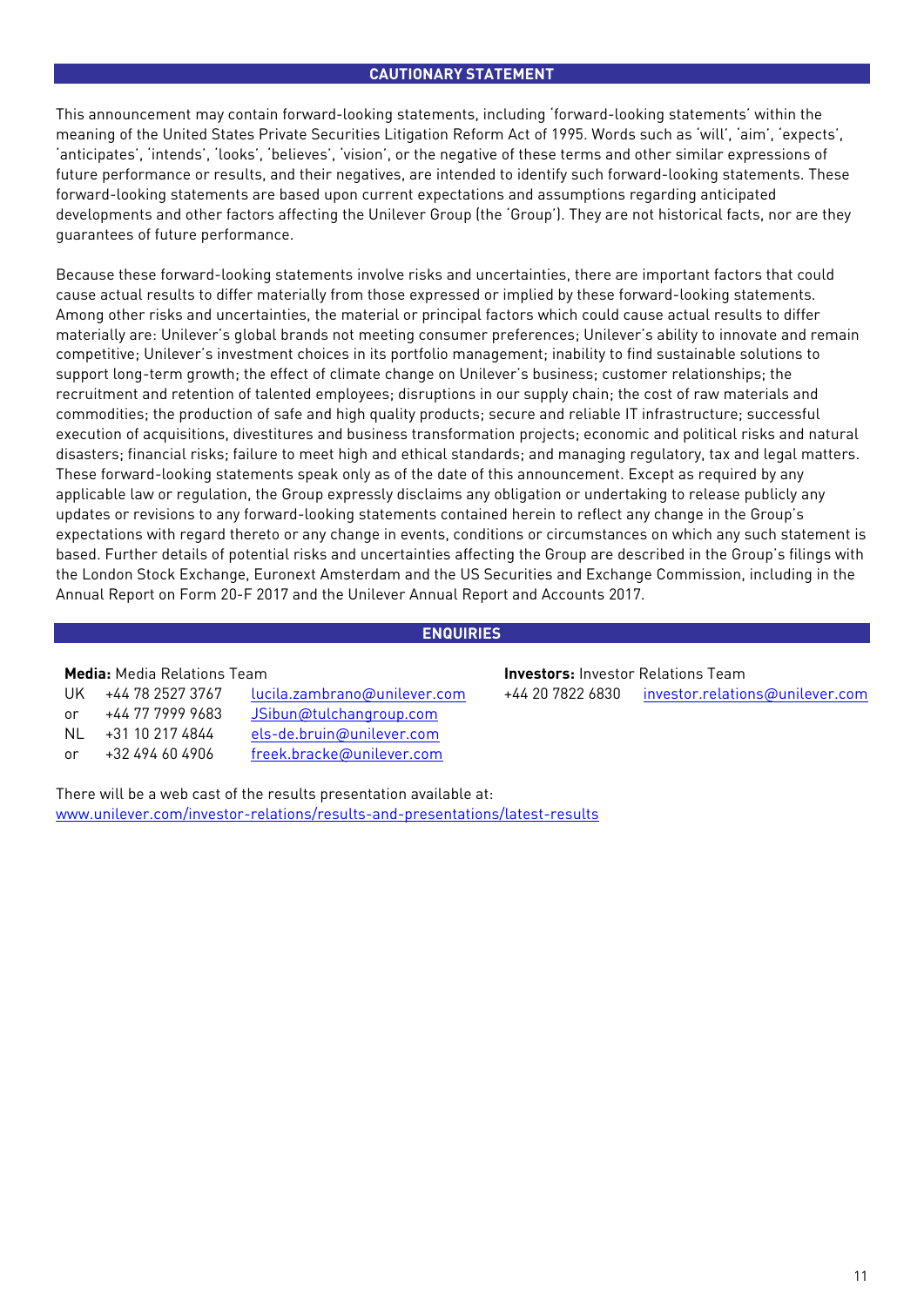#### **INCOME STATEMENT**

#### (unaudited)

| € million                                                         | <b>Full Year</b> |                |            |          |  |
|-------------------------------------------------------------------|------------------|----------------|------------|----------|--|
|                                                                   |                  |                | Increase/  |          |  |
|                                                                   | 2018             | 2017           | (Decrease) |          |  |
|                                                                   |                  |                | Current    | Constant |  |
|                                                                   |                  |                | rates      | rates    |  |
| <b>Turnover</b>                                                   | 50,982           | 53,715         | (5.1)%     | 33.8%    |  |
| <b>Operating profit</b>                                           | 12,535           | 8,857          | 41.5%      | 147.4%   |  |
| After (charging)/crediting non-underlying items                   | 3,176            | (543)          |            |          |  |
| <b>Net finance costs</b>                                          | (481)            | (877)          |            |          |  |
| Finance income                                                    | 135              | 157            |            |          |  |
| Finance costs                                                     | (591)            | (556)          |            |          |  |
| Pensions and similar obligations                                  | (25)             | (96)           |            |          |  |
| Net finance cost non-underlying items                             |                  | (382)          |            |          |  |
| Net monetary gain/(loss) arising from hyperinflationary economies | 122              | $\blacksquare$ |            |          |  |
| Share of net profit/(loss) of joint ventures and associates       | 185              | 155            |            |          |  |
| After crediting non-underlying items                              | 32               |                |            |          |  |
| Other income/(loss) from non-current investments and associates   | 22               | 18             |            |          |  |
| <b>Profit before taxation</b>                                     | 12,383           | 8,153          | 51.9%      | 164.6%   |  |
| <b>Taxation</b>                                                   | (2, 575)         | (1,667)        |            |          |  |
| After (charging)/crediting tax impact of non-underlying items     | (288)            | 655            |            |          |  |
| <b>Net profit</b>                                                 | 9,808            | 6,486          | 51.2%      | 159.0%   |  |
| Attributable to:                                                  |                  |                |            |          |  |
| Non-controlling interests                                         | 419              | 433            |            |          |  |
| Shareholders' equity                                              | 9,389            | 6,053          | 55.1%      | 169.9%   |  |
| Combined earnings per share                                       |                  |                |            |          |  |
| Basic earnings per share (euros)                                  | 3.50             | 2.16           | 61.9%      | 181.8%   |  |
| Diluted earnings per share (euros)                                | 3.48             | 2.15           | 62.0%      | 181.9%   |  |

# **STATEMENT OF COMPREHENSIVE INCOME**

(unaudited)

| $\epsilon$ million                                                                      |       | <b>Full Year</b> |
|-----------------------------------------------------------------------------------------|-------|------------------|
|                                                                                         | 2018  | 2017             |
| Net profit                                                                              | 9,808 | 6,486            |
| Other comprehensive income                                                              |       |                  |
| Items that will not be reclassified to profit or loss, net of tax:                      |       |                  |
| Gains/(losses) on equity instruments measured at fair value through other comprehensive |       |                  |
| income <sup>[a]</sup>                                                                   | 51    |                  |
| Remeasurement of defined benefit pension plans                                          | (328) | 1,282            |
| Items that may be reclassified subsequently to profit or loss, net of tax:              |       |                  |
| Gains/(losses) on cash flow hedges                                                      | (55)  | (68)             |
| Currency retranslation gains/(losses)                                                   | [861] | (983)            |
| Fair value gains/(losses) on financial instruments <sup>(a)</sup>                       |       | (7)              |
| <b>Total comprehensive income</b>                                                       | 8,615 | 6,710            |
| Attributable to:                                                                        |       |                  |
| Non-controlling interests                                                               | 407   | 381              |
| Shareholders' equity                                                                    | 8,208 | 6,329            |

<sup>(a)</sup> Classification has changed following adoption of IFRS 9. See note 1 for further details.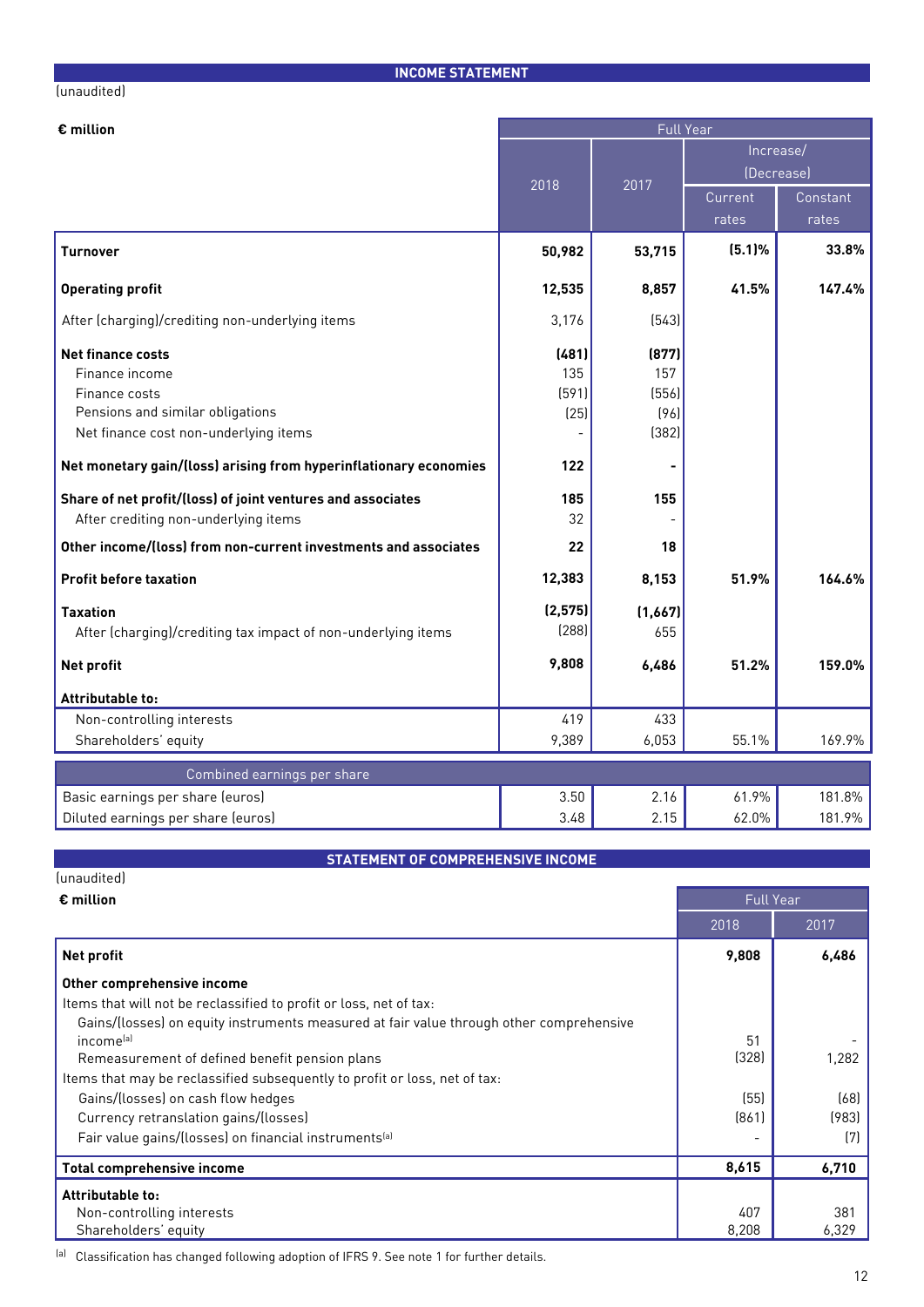#### **STATEMENT OF CHANGES IN EQUITY**

| € million                                                                                   | Called up                | Share                    | Other              | Retained       |            | Non-        | <b>Total</b>    |
|---------------------------------------------------------------------------------------------|--------------------------|--------------------------|--------------------|----------------|------------|-------------|-----------------|
|                                                                                             | share                    | premium                  | reserves           | profit         | Total      | controlling | equity          |
|                                                                                             | capital                  | account                  |                    |                |            | interest    |                 |
| 1 January 2018                                                                              |                          |                          |                    |                |            |             |                 |
| 1 January 2018 as previously reported                                                       | 484                      | 130                      | (13,633)           | 26,648         | 13,629     | 758         | 14,387          |
| Hyperinflation restatement to 1 January 2018                                                |                          |                          |                    | 393            | 393        |             | 393             |
| 1 January 2018 after restatement                                                            | 484                      | 130                      | (13,633)           | 27,041         | 14,022     | 758         | 14,780          |
| Profit or loss for the period                                                               |                          |                          |                    | 9,389          | 9,389      | 419         | 9,808           |
| Other comprehensive income, net of tax:                                                     |                          |                          |                    |                |            |             |                 |
| Gains/(losses) on(a)                                                                        |                          |                          |                    |                |            |             |                 |
| Equity instruments at fair value through                                                    |                          |                          |                    |                |            |             |                 |
| other comprehensive income<br>Cash flow hedges                                              |                          |                          | 51<br>(56)         |                | 51<br>(56) |             | 51<br>(55)      |
| Remeasurements of defined benefit                                                           |                          |                          |                    |                |            |             |                 |
| pension plans                                                                               | $\overline{a}$           | $\overline{a}$           |                    | (330)          | (330)      | 2           | (328)           |
| Currency retranslation gains/(losses)                                                       |                          |                          | [836]              | (10)           | [846]      | (15)        | (861)           |
| Total comprehensive income                                                                  | $\overline{\phantom{a}}$ | $\frac{1}{2}$            | (841)              | 9,049          | 8,208      | 407         | 8,615           |
| Dividends on ordinary capital                                                               | $\overline{\phantom{a}}$ | $\overline{a}$           |                    | (4,081)        | (4,081)    |             | (4,081)         |
| Repurchase of shares <sup>[b]</sup>                                                         |                          | $\qquad \qquad -$        | (6,020)            |                | (6,020)    |             | (6,020)         |
| Cancellation of treasury shares <sup>(c)</sup>                                              | (20)                     |                          | 5,069              | (5,049)        |            |             |                 |
| Other movements in treasury shares <sup>[d]</sup>                                           |                          |                          | (8)                | (245)          | (253)      |             | (253)           |
| Share-based payment credit <sup>(e)</sup>                                                   |                          |                          |                    | 196            | 196        |             | 196             |
| Dividends paid to non-controlling interests                                                 |                          |                          |                    |                |            | (342)       | (342)           |
| Currency retranslation gains/(losses) net of tax<br>Hedging gain/(loss) transferred to non- |                          | (1)                      |                    |                | (1)        |             | (1)             |
| financial assets                                                                            | $\overline{\phantom{a}}$ |                          | 71                 |                | 71         |             | 71              |
| Other movements in equity <sup>(f)</sup>                                                    |                          |                          | 76                 | (646)          | (570)      | (103)       | (673)           |
| 31 December 2018                                                                            | 464                      | 129                      | (15, 286)          | 26,265         | 11,572     | 720         | 12,292          |
| 1 January 2017                                                                              |                          |                          |                    |                |            |             |                 |
| 1 January 2017                                                                              | 484                      | 134                      | (7, 443)           | 23,179         | 16,354     | 626         | 16,980          |
| Profit or loss for the period                                                               |                          |                          |                    | 6,053          | 6,053      | 433         | 6,486           |
| Other comprehensive income net of tax:                                                      |                          |                          |                    |                |            |             |                 |
| Fair value gains/(losses) on financial                                                      |                          |                          |                    |                |            |             |                 |
| instruments <sup>[a]</sup>                                                                  |                          | $\overline{a}$           | (76)               |                | (76)       | 1           | (75)            |
| Remeasurements of defined benefit                                                           |                          |                          |                    |                |            |             |                 |
| pension plans                                                                               | $\overline{\phantom{a}}$ | $\overline{\phantom{a}}$ |                    | 1,282          | 1,282      |             | 1,282           |
| Currency retranslation gains/(losses)                                                       | $\overline{\phantom{0}}$ |                          | (903)              | (27)           | (930)      | (53)        | (983)           |
| Total comprehensive income                                                                  | $\overline{\phantom{a}}$ | $\frac{1}{2}$            | (979)              | 7,308          | 6,329      | 381         | 6,710           |
| Dividends on ordinary capital                                                               | $\overline{\phantom{a}}$ | ÷                        |                    | (3,916)        | (3,916)    |             | (3,916)         |
| Repurchase of shares <sup>(b)</sup>                                                         |                          |                          | (5,014)            |                | (5,014)    |             | (5,014)         |
| Other movements in treasury shares <sup>[d]</sup>                                           |                          |                          | (30)               | (174)          | (204)      |             | (204)           |
| Share-based payment credit <sup>(e)</sup>                                                   | $\overline{\phantom{a}}$ |                          |                    | 284            | 284        |             | 284             |
| Dividends paid to non-controlling interests                                                 | $\overline{\phantom{0}}$ |                          |                    |                |            | (345)       | (345)           |
| Currency retranslation gains/(losses) net of tax                                            | $\overline{\phantom{a}}$ | (4)                      |                    |                | (4)        |             | (4)             |
| Other movements in equity<br>31 December 2017                                               | 484                      | 130                      | (167)<br>(13, 633) | (33)<br>26,648 | (200)      | 96<br>758   | (104)<br>14,387 |
|                                                                                             |                          |                          |                    |                | 13,629     |             |                 |

(a) Classification in 2018 has changed following adoption of IFRS 9. See note 1 for further details.

(b) Repurchase of shares reflects the cost of acquiring ordinary shares as part of the share buyback programmes announced on 6 April 2017 and 19 April 2018 (see note 8).

<sup>(c)</sup> During 2018 122,965,077 of PLC ordinary shares held as treasury shares were cancelled. The amount paid to repurchase these shares was initially recognised in other reserves and is transferred to retained profit on cancellation.

(d) Includes purchases and sales of treasury shares other than the share buyback programme, transfer from treasury shares to retained profit of share-settled schemes arising from prior years and differences between exercise and grant price of share options.

<sup>(e)</sup> The share-based payment credit relates to the non-cash charge recorded in operating profit in respect of the fair value of share options and awards granted to employees.

(f) Includes a €662 million premium paid for purchase of the non-controlling interest in Unilever South Africa from Remgro (see note 7).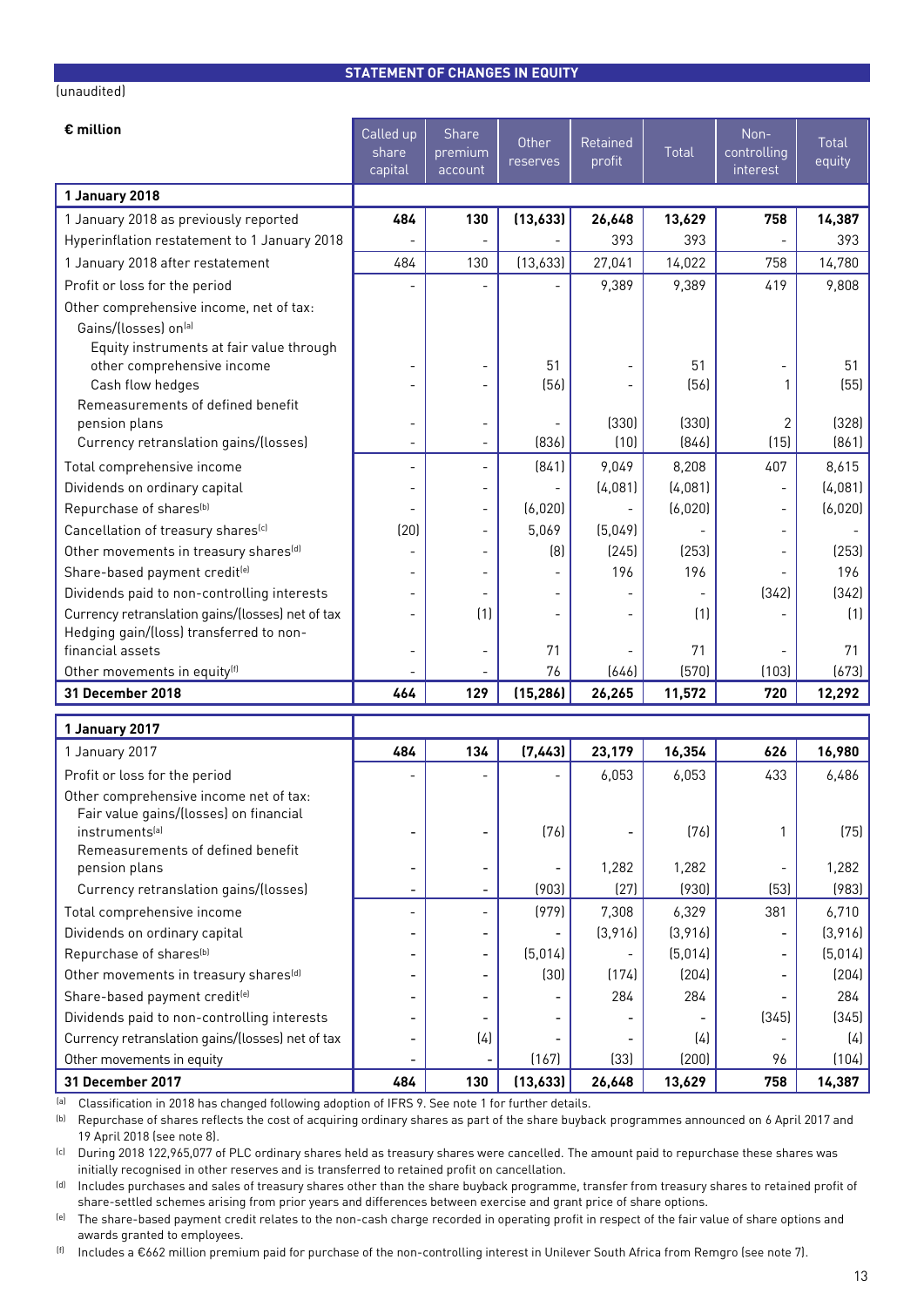| € million                                                                         | As at               | As at               |
|-----------------------------------------------------------------------------------|---------------------|---------------------|
|                                                                                   | 31 December<br>2018 | 31 December<br>2017 |
|                                                                                   |                     |                     |
| <b>Non-current assets</b><br>Goodwill                                             | 17,341              | 16,881              |
| Intangible assets                                                                 | 12,152              | 11,520              |
| Property, plant and equipment                                                     | 10,347              | 10,411              |
| Pension asset for funded schemes in surplus                                       | 1,728               | 2,173               |
| Deferred tax assets                                                               | 1,117               | 1,085               |
| Financial assets                                                                  | 642                 | 675                 |
| Other non-current assets                                                          | 648                 | 557                 |
|                                                                                   | 43,975              | 43,302              |
| <b>Current assets</b>                                                             |                     |                     |
| Inventories                                                                       | 4,301               | 3,962               |
| Trade and other current receivables                                               | 6,485               | 5,222               |
| Current tax assets                                                                | 472                 | 488                 |
| Cash and cash equivalents                                                         | 3,230               | 3,317               |
| Other financial assets<br>Assets held for sale                                    | 874<br>119          | 770<br>3,224        |
|                                                                                   | 15,481              | 16,983              |
|                                                                                   |                     |                     |
| <b>Total assets</b>                                                               | 59,456              | 60,285              |
|                                                                                   |                     |                     |
| <b>Current liabilities</b>                                                        |                     |                     |
| <b>Financial liabilities</b>                                                      | 3,235               | 7,968               |
| Trade payables and other current liabilities                                      | 14,457              | 13,426              |
| Current tax liabilities                                                           | 1,445               | 1,088               |
| Provisions<br>Liabilities held for sale                                           | 624<br>11           | 525<br>170          |
|                                                                                   | 19,772              | 23,177              |
|                                                                                   |                     |                     |
| <b>Non-current liabilities</b>                                                    |                     |                     |
| <b>Financial liabilities</b>                                                      | 21,650              | 16,462              |
| Non-current tax liabilities                                                       | 174                 | 118                 |
| Pensions and post-retirement healthcare liabilities:<br>Funded schemes in deficit | 1,209               | 1,225               |
| Unfunded schemes                                                                  | 1,393               | 1,509               |
| Provisions                                                                        | 697                 | 794                 |
| Deferred tax liabilities                                                          | 1,923               | 1,913               |
| Other non-current liabilities                                                     | 346                 | 700                 |
|                                                                                   | 27,392              | 22,721              |
|                                                                                   |                     |                     |
| <b>Total liabilities</b>                                                          | 47,164              | 45,898              |
| <b>Equity</b>                                                                     |                     |                     |
| Shareholders' equity                                                              | 11,572              | 13,629              |
| Non-controlling interests                                                         | 720                 | 758                 |
| <b>Total equity</b>                                                               | 12,292              | 14,387              |
|                                                                                   |                     |                     |

**BALANCE SHEET**

**Total liabilities and equity 59,456 60,285**

(unaudited)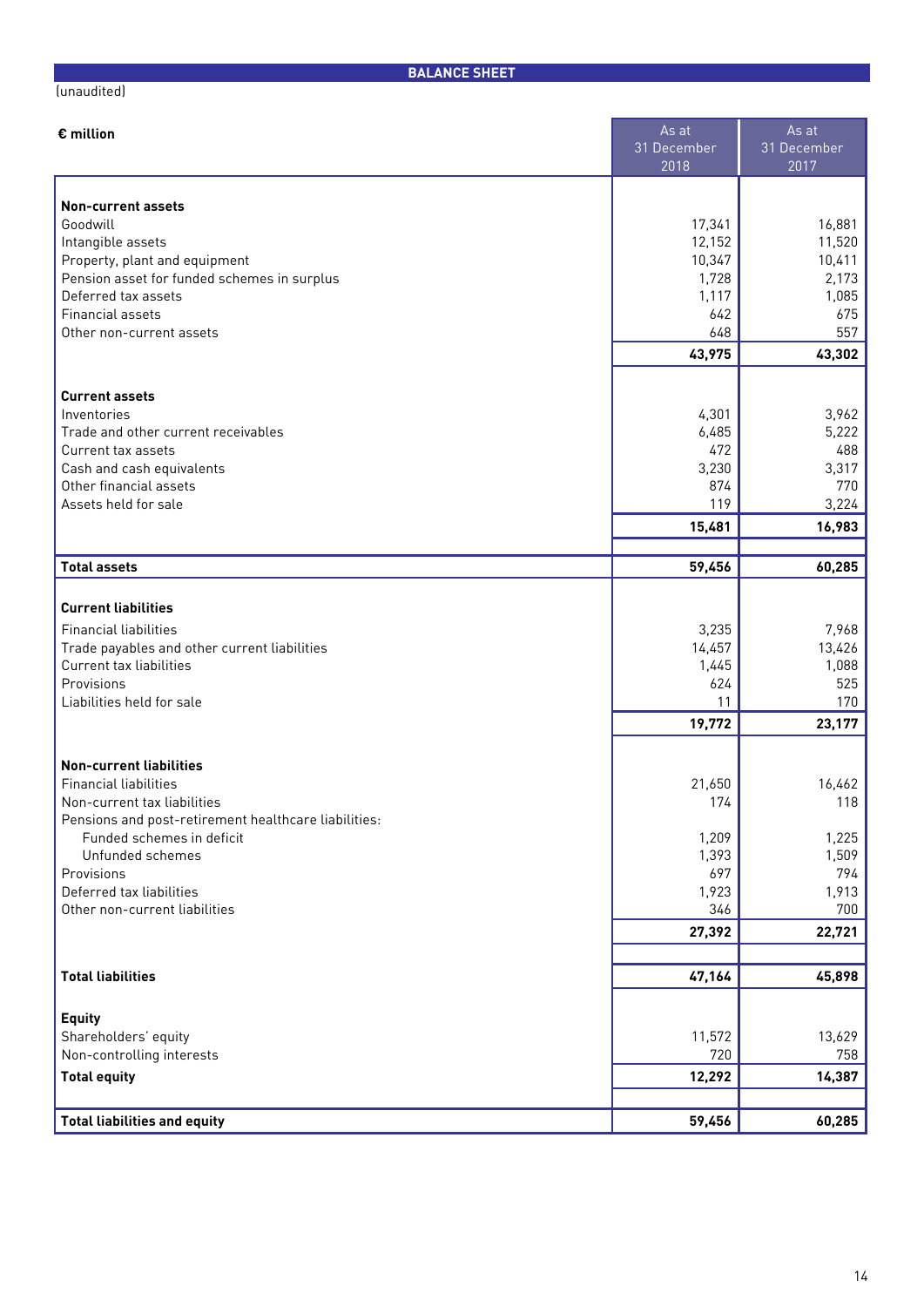# **CASH FLOW STATEMENT**

#### (unaudited)

| € million                                                                          | <b>Full Year</b> |                |
|------------------------------------------------------------------------------------|------------------|----------------|
|                                                                                    | 2018             | 2017           |
|                                                                                    |                  |                |
| Net profit<br>Taxation                                                             | 9,808<br>2,575   | 6,486<br>1,667 |
| Share of net profit of joint ventures/associates and other income from non-current |                  |                |
| investments and associates                                                         | (207)            | (173)          |
| Net monetary gain arising from hyperinflationary economies                         | (122)            |                |
| Net finance costs                                                                  | 481              | 877            |
| <b>Operating profit</b>                                                            | 12,535           | 8,857          |
|                                                                                    |                  |                |
| Depreciation, amortisation and impairment                                          | 1,747            | 1,538          |
| Changes in working capital                                                         | (793)            | (68)           |
| Pensions and similar obligations less payments                                     | (128)            | (904)          |
| Provisions less payments                                                           | 55               | 200            |
| Elimination of (profits)/losses on disposals                                       | [4, 299]         | (298)          |
| Non-cash charge for share-based compensation                                       | 196              | 284            |
| Other adjustments <sup>(a)</sup>                                                   | (266)            | (153)          |
| <b>Cash flow from operating activities</b>                                         | 9,047            | 9,456          |
| Income tax paid                                                                    | (2, 294)         | (2, 164)       |
| Net cash flow from operating activities                                            | 6,753            | 7,292          |
|                                                                                    |                  |                |
| Interest received                                                                  | 110              | 154            |
| Net capital expenditure                                                            | (1,424)          | (1,621)        |
| Other acquisitions and disposals                                                   | 5,757            | (4, 335)       |
| Other investing activities                                                         | 201              | (77)           |
| Net cash flow (used in)/from investing activities                                  | 4,644            | (5,879)        |
|                                                                                    |                  |                |
| Dividends paid on ordinary share capital                                           | (4,066)          | (3,916)        |
| Interest and preference dividends paid                                             | (477)            | (470)          |
| Change in financial liabilities                                                    | (35)             | 8,928          |
| Buyback of preference shares                                                       |                  | (448)          |
| Repurchase of shares                                                               | (6,020)          | (5,014)        |
| Other movements on treasury shares                                                 | (257)            | (204)          |
| Other financing activities                                                         | (693)            | (309)          |
| Net cash flow (used in)/from financing activities                                  | (11, 548)        | (1,433)        |
|                                                                                    |                  |                |
| Net increase/(decrease) in cash and cash equivalents                               | (151)            | (20)           |
|                                                                                    |                  |                |
| Cash and cash equivalents at the beginning of the period                           | 3,169            | 3,198          |
| Effect of foreign exchange rate changes                                            | 72               | (9)            |
| Cash and cash equivalents at the end of the period                                 | 3,090            | 3,169          |

(a) 2018 includes a non-cash credit of €277 million from early settlement of contingent consideration relating to Blueair.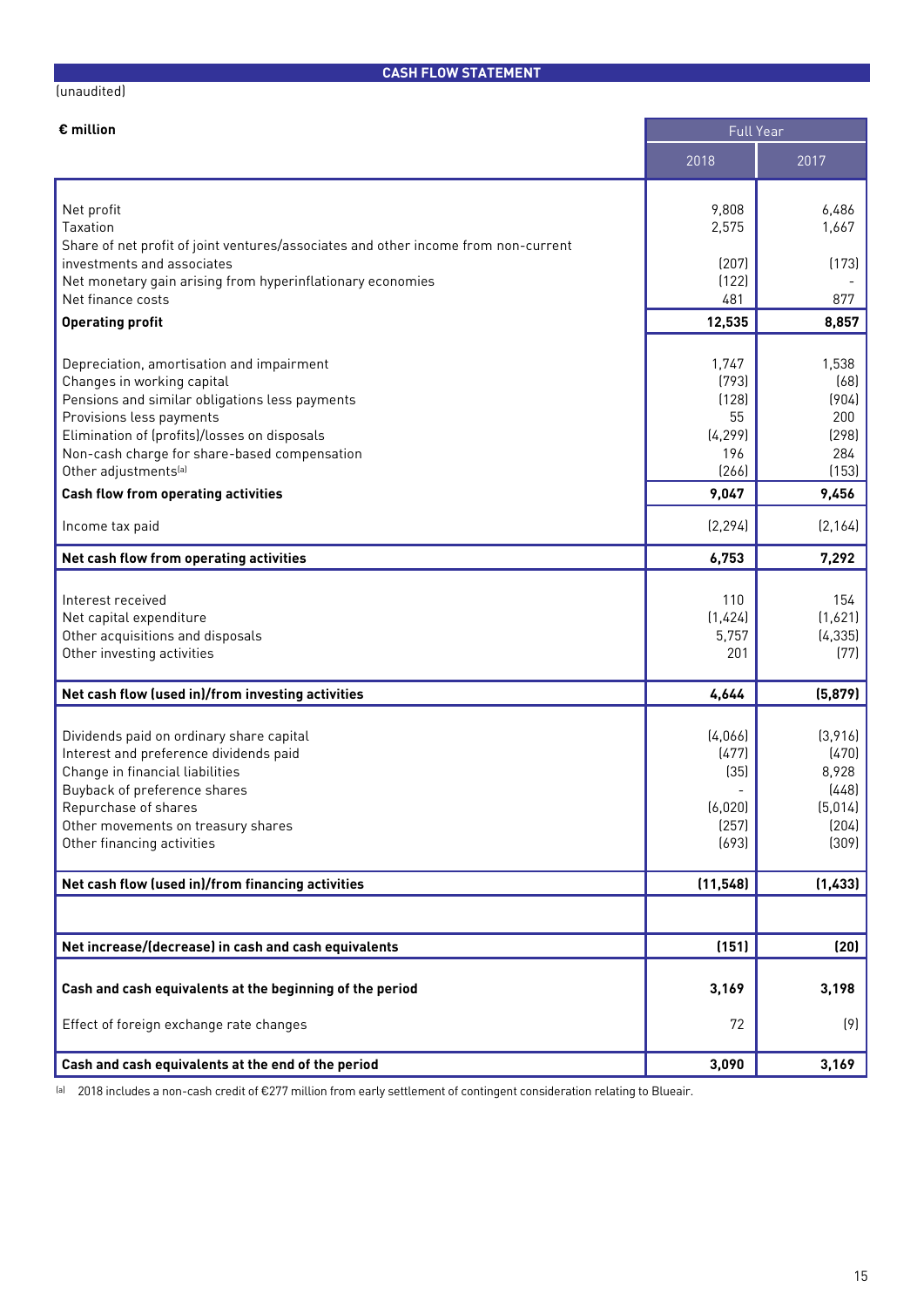#### **1 ACCOUNTING INFORMATION AND POLICIES**

Except as set out below the accounting policies and methods of computation are consistent with the year ended 31 December 2017. The condensed preliminary financial statements are based on International Financial Reporting Standards (IFRS) as adopted by the EU and IFRS as issued by the International Accounting Standards Board.

The condensed financial statements are shown at current exchange rates, while percentage year-on-year changes are shown at both current and constant exchange rates to facilitate comparison. Apart from the financial statements of group companies in hyperinflationary economies (see below), the income statement on page 12, the statement of comprehensive income on page 12, the statement of changes in equity on page 13 and the cash flow statement on page 15 are translated at exchange rates current in each period. The balance sheet on page 14 is translated at period-end rates of exchange.

The condensed financial statements attached do not constitute the full financial statements within the meaning of Section 434 of the UK Companies Act 2006, which will be finalised and delivered to the Registrar of Companies in due course. Full accounts for Unilever for the year ended 31 December 2017 have been delivered to the Registrar of Companies; the auditors' reports on these accounts were unqualified, did not include a reference to any matters by way of emphasis and did not contain a statement under Section 498 (2) or Section 498 (3) of the UK Companies Act 2006.

#### **New accounting standards**

On 1 January 2018 the Group adopted IFRS 9 'Financial Instruments', which replaced IAS 39 'Financial Instruments – Recognition and Measurement'. As there was no material impact from the adoption of this standard, the Group has not restated comparative information relating to prior years. The standard introduces new requirements in three areas:

- Classification and Measurement: On 1 January 2018 the Group reclassified its financial assets based on the reason for holding the assets and the nature of the cash flows arising from the assets. See note 9 for further information. There have been no changes to the classification or measurement of the Group's financial liabilities.
- Impairment: From 1 January 2018 the Group implemented an expected credit loss impairment model for financial assets. For trade receivables, our calculation methodology has been updated to consider expected losses based on ageing profile. The adoption of the expected loss approach has not resulted in any material change in impairment provision for any financial asset.
- Hedge accounting: The Group applied the hedge accounting requirements of IFRS 9 prospectively. At the date of initial application all of the Group's existing hedging relationships were eligible to be treated as continuing hedge relationships.

On 1 January 2018 the Group adopted IFRS 15 'Revenue from Contracts with Customers' with no impact as our accounting policies were already in line with IFRS 15.

IFRS 16 'Leases' is effective from 1 January 2019 and is not adopted in our 2018 reporting. This standard changes the recognition, measurement, presentation and disclosure of leases. The Group's preparations for this standard are substantially complete. The Group intends on adopting the full retrospective approach and restating the comparative information in our 2019 reporting.

#### **Treatment of Argentina as a hyperinflationary economy**

The Argentinian economy was designated as hyperinflationary from 1 July 2018. As a result, application of IAS 29 'Financial Reporting in Hyperinflationary Economies' has been applied to all Unilever entities whose functional currency is the Argentinian Peso. IAS 29 requires that adjustments are applicable from the start of the relevant entity's reporting period. For Unilever that is from 1 January 2018. The application of IAS 29 includes:

- Adjustment of historical cost non-monetary assets and liabilities for the change in purchasing power caused by inflation from the date of initial recognition to the balance sheet date;
- Adjustment of the income statement for inflation during the reporting period;
- The income statement is translated at the period end foreign exchange rate instead of an average rate; and
- Adjustment of the income statement to reflect the impact of inflation and exchange rate movement on holding monetary assets and liabilities in local currency.

The main effects on the Group's financial statements as at 31 December 2018 are:

- Non-current assets increased by €522 million. This was driven by an increase of €369 million to goodwill recognised in relation to a business acquired in Argentina as part of the Bestfoods acquisition in 2000;
- Turnover for the full year is reduced by €75 million. This arises because the exchange rate impact was greater than the inflation impact;
- Q4 2018 turnover is increased by €6 million due to inflation during the quarter being greater than the exchange rate impact. In accordance with IAS 29, this inflationary impact also applies to sales during Q1 to Q3 2018 in the full year income statement; and
- A monetary gain of  $E122$  million is recorded in the income statement.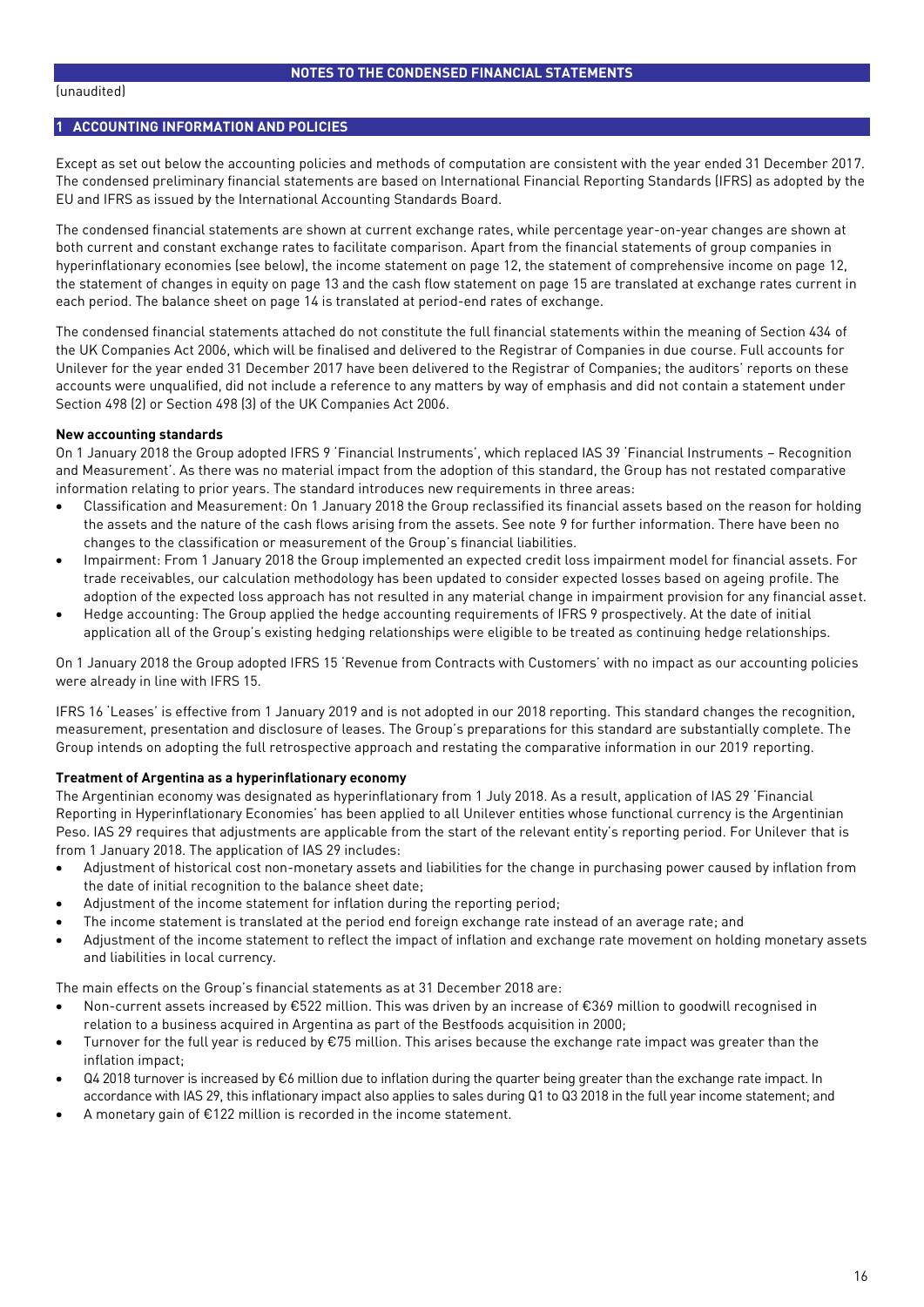#### **NOTES TO THE CONDENSED FINANCIAL STATEMENTS**

#### **1 ACCOUNTING INFORMATION AND POLICIES** (continued)

#### **Change in operating segments**

The Group has revised its operating segments to align with the new structure under which the business is managed. Beginning 2018, operating segment information is provided based on three product areas: Beauty & Personal Care, Foods & Refreshment and Home Care.

#### **2 SIGNIFICANT ITEMS WITHIN THE INCOME STATEMENT**

#### **Non-underlying items**

Non-underlying items are costs and revenues relating to gains and losses on business disposals, acquisition and disposal-related costs, restructuring costs, impairments and other one-off items within operating profit, and other significant and unusual items within net profit but outside of operating profit, which we collectively term non-underlying items, due to their nature and/or frequency of occurrence. These items are significant in terms of nature and/or amount and are relevant to an understanding of our financial performance.

Restructuring costs are charges associated with activities planned by management that significantly change either the scope of the business or the manner in which it is conducted.

| $\epsilon$ million                                                                | <b>Full Year</b> |       |
|-----------------------------------------------------------------------------------|------------------|-------|
|                                                                                   | 2018             | 2017  |
| Acquisition and disposal-related costs <sup>[a]</sup>                             | 76               | (159) |
| Gain/(loss) on disposal of group companies <sup>(b)</sup>                         | 4,331            | 334   |
| Restructuring costs                                                               | (914)            | (638) |
| Impairment and other one-off items <sup>(c)</sup>                                 | (317)            | [80]  |
| Non-underlying items within operating profit before tax                           | 3,176            | [543] |
| Tax on non-underlying items within operating profit                               | (259)            | 77    |
| Non-underlying items within operating profit after tax                            | 2,917            | [466] |
| Premium paid on buyback of preference shares (see note 9)                         |                  | (382) |
| Share of gain on disposal of Spreads business in Portugal JV                      | 32               |       |
| Net monetary gain arising from hyperinflationary economies                        | 122              |       |
| Non-underlying items not in operating profit but within net profit before tax     | 154              | (382) |
|                                                                                   |                  |       |
| Tax impact of non-underlying items not in operating profit but within net profit: |                  |       |
| Tax on premium paid on Buyback of preference shares (non-deductible)              |                  |       |
| Impact of US tax reform <sup>[d]</sup>                                            | [29]             | 578   |
| Non-underlying items not in operating profit but within net profit after tax      | 125              | 196   |
| Non-underlying items after tax <sup>(e)</sup>                                     | 3,042            | (270) |
| Attributable to:                                                                  |                  |       |
| Non-controlling interests                                                         | 18               | (8)   |
| Shareholders' equity                                                              | 3,024            | [262] |

(a) 2018 includes a credit of €277 million from early settlement of contingent consideration relating to Blueair.

(b) 2018 gain of €4,331 million relates to disposals of our Spreads businesses. 2017 includes a gain of €309 million from the sale of AdeS soy beverage business in Latin America.

(c) 2018 includes a charge of €208 million relating to impairment of Blueair intangible asset. Also included is a charge of €98 million for litigation matters comprised of €48 million for UK pension obligations and €50 million for legal cases in relation to investigations by national competition authorities including one within Greece. 2017 includes an €80 million charge for legal cases in relation to investigations by national competition authorities including those within Italy and South Africa.

(d) On 22 December 2017, HR1, formerly known as the Tax Cuts and Jobs Act was signed into law in the United States. As a result, tax benefit of €578 million was recognized in 2017, primarily due to re-measurement of deferred tax assets and liabilities at the new lower 21% federal tax rate.

<sup>(e)</sup> Non-underlying items after tax is calculated as non-underlying items within operating profit after tax plus non-underlying items not in operating profit but within net profit after tax.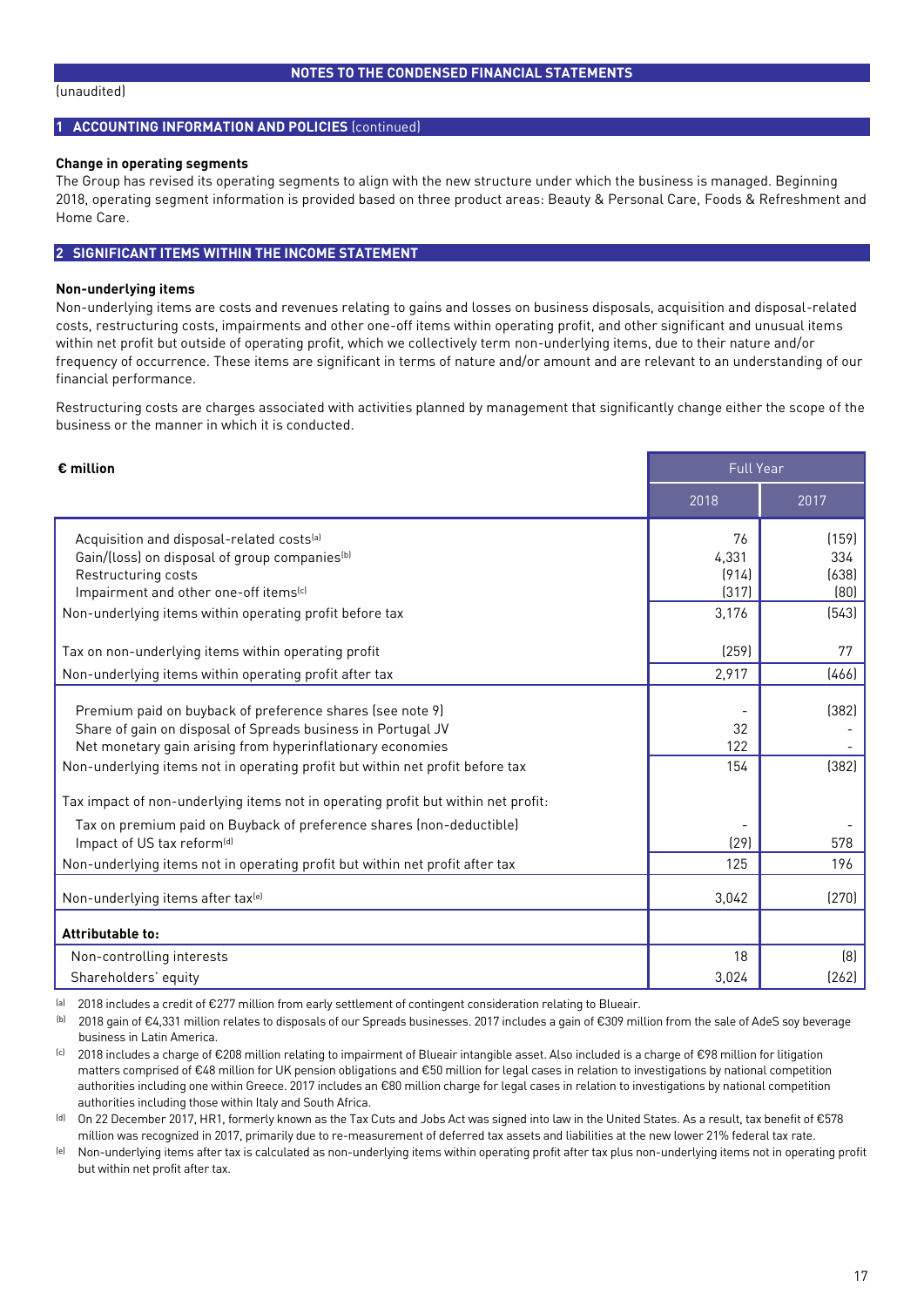#### **NOTES TO THE CONDENSED FINANCIAL STATEMENTS**

#### **3 SEGMENT INFORMATION – DIVISIONS**

| <b>Fourth Quarter</b>                 | Beauty &<br>Personal<br>Care | Foods &<br>Refreshment | Home<br>Care, | Total  |
|---------------------------------------|------------------------------|------------------------|---------------|--------|
| <b>Turnover</b> ( $\epsilon$ million) |                              |                        |               |        |
| 2017                                  | 5,195                        | 5,042                  | 2,587         | 12,824 |
| 2018                                  | 5,353                        | 4,208                  | 2,589         | 12,150 |
| Change (%)                            | 3.0                          | (16.5)                 | 0.1           | (5.3)  |
| Impact of:                            |                              |                        |               |        |
| Exchange rates* (%)                   | (2.8)                        | (2.2)                  | (5.2)         | (3.2)  |
| Acquisitions (%)                      | 2.9                          | 0.6                    | 0.3           | 1.5    |
| Disposals (%)                         | -                            | (16.3)                 | (0.1)         | (6.4)  |
| Underlying sales growth (%)           | 3.0                          | 1.3                    | 5.3           | 2.9    |
| Price* [%]                            | 1.7                          | 1.4                    | 4.1           | 2.1    |
| Volume (%)                            | 1.3                          | (0.1)                  | 1.2           | 0.8    |

| <b>Full Year</b>                                 | Beauty &<br>Personal<br>Care | Foods &<br>Home<br>Refreshment<br>Care |        | Total  |
|--------------------------------------------------|------------------------------|----------------------------------------|--------|--------|
| Turnover $(\epsilon$ million)                    |                              |                                        |        |        |
| 2017                                             | 20,697                       | 22,444                                 | 10,574 | 53,715 |
| 2018                                             | 20,624                       | 20,227                                 | 10,131 | 50,982 |
| Change (%)                                       | [0.3]                        | (9.9)                                  | (4.2)  | (5.1)  |
| Impact of:                                       |                              |                                        |        |        |
| Exchange rates* [%]                              | (7.0)                        | (5.6)                                  | (8.3)  | (6.7)  |
| Acquisitions (%)                                 | 3.9                          | 0.8                                    | 0.5    | 2.0    |
| Disposals (%)                                    |                              | (7.2)                                  | (0.2)  | (3.0)  |
| Underlying sales growth [%]                      | 3.1                          | 2.0                                    | 4.2    | 2.9    |
| Price* (%)                                       | 0.6                          | 0.7                                    | 1.9    | 0.9    |
| Volume [%]                                       | 2.5                          | 1.3                                    | 2.3    | 1.9    |
|                                                  |                              |                                        |        |        |
| <b>Operating profit (€ million)</b>              |                              |                                        |        |        |
| 2017                                             | 4,103                        | 3,616                                  | 1,138  | 8,857  |
| 2018                                             | 4,130                        | 7,245                                  | 1,160  | 12,535 |
| Underlying operating profit $(\epsilon$ million) |                              |                                        |        |        |
| 2017                                             | 4,375                        | 3,737                                  | 1,288  | 9,400  |
| 2018                                             | 4,508                        | 3,534                                  | 1,317  | 9,359  |
| Operating margin [%]                             |                              |                                        |        |        |
| 2017                                             | 19.8                         | 16.1                                   | 10.8   | 16.5   |
| 2018                                             | 20.0                         | 35.8                                   | 11.5   | 24.6   |
| Underlying operating margin [%]                  |                              |                                        |        |        |
| 2017                                             | 21.1                         | 16.7                                   | 12.2   | 17.5   |
| 2018                                             | 21.9                         | 17.5                                   | 13.0   | 18.4   |

\* Underlying price growth in Venezuela (for the whole of 2018) and Argentina (from July 2018) has been excluded when calculating the price growth in the tables above, and an equal and opposite adjustment made in the calculation of exchange rate impact. See page 6 for further details.

Turnover growth is made up of distinct individual growth components namely underlying sales, currency impact, acquisitions and disposals. Turnover growth is arrived at by multiplying these individual components on a compounded basis as there is a currency impact on each of the other components. Accordingly, turnover growth is more than just the sum of the individual components.

Underlying operating profit represents our measure of segment profit or loss as it is the primary measure used for the purpose of making decisions about allocating resources and assessing performance of segments. Underlying operating margin is calculated as underlying operating profit divided by turnover.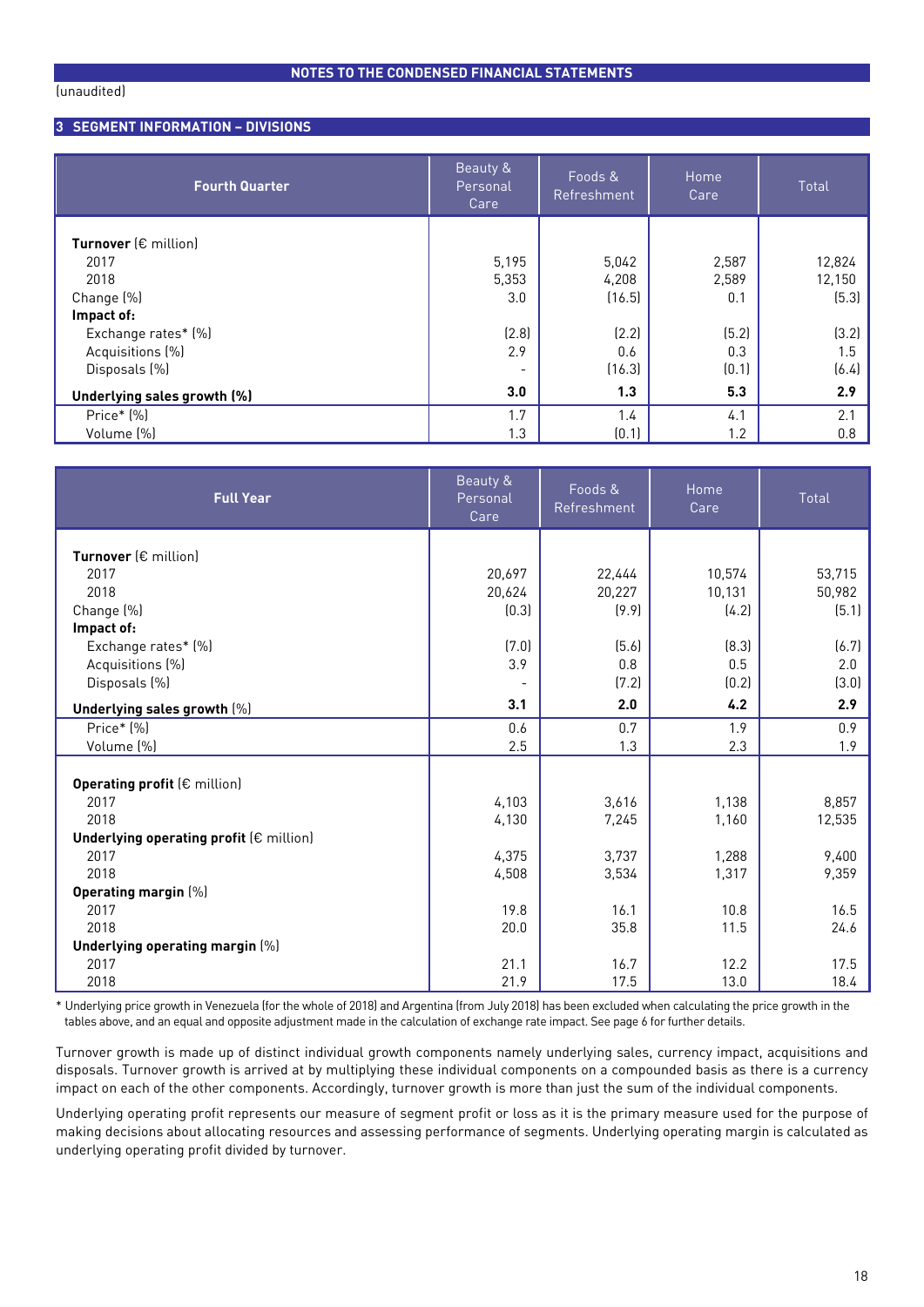# **NOTES TO THE CONDENSED FINANCIAL STATEMENTS**

#### **4 SEGMENT INFORMATION – GEOGRAPHICAL AREA**

| <b>Fourth Quarter</b>                                                                                       | $\overline{\overline{\mathsf{Asia}/\mathsf{AMET}/\mathsf{B}}}$<br><b>RUB</b> | The Americas<br>Europe                  |                                          | Total                                     |
|-------------------------------------------------------------------------------------------------------------|------------------------------------------------------------------------------|-----------------------------------------|------------------------------------------|-------------------------------------------|
| Turnover (€ million)<br>2017<br>2018<br>Change (%)<br>Impact of:<br>Exchange rates* [%]<br>Acquisitions (%) | 5,556<br>5,541<br>(0.3)<br>(4.3)<br>0.7                                      | 4,239<br>4,019<br>(5.2)<br>(3.1)<br>3.5 | 3,029<br>2,590<br>(14.5)<br>(0.3)<br>0.3 | 12,824<br>12,150<br>(5.3)<br>(3.2)<br>1.5 |
| Disposals (%)<br>Underlying sales growth [%]                                                                | (2.4)<br>6.0                                                                 | (5.5)                                   | (15.2)<br>0.8                            | (6.4)<br>2.9                              |
| Price* (%)                                                                                                  | 3.1                                                                          | 1.1                                     | 1.3                                      | 2.1                                       |
| Volume (%)                                                                                                  | 2.8                                                                          | (1.1)                                   | (0.5)                                    | 0.8                                       |

| <b>Full Year</b>                        | Asia / AMET /<br><b>RUB</b> | The Americas     | Europe           | Total            |
|-----------------------------------------|-----------------------------|------------------|------------------|------------------|
| Turnover $(\epsilon$ million)           |                             |                  |                  |                  |
| 2017<br>2018                            | 23,266<br>22,868            | 17,525<br>16,020 | 12,924<br>12,094 | 53,715<br>50,982 |
| Change (%)                              | (1.7)                       | [8.6]            | (6.4)            | (5.1)            |
| Impact of:                              |                             |                  |                  |                  |
| Exchange rates* [%]                     | (7.9)                       | (9.4)            | (0.6)            | (6.7)            |
| Acquisitions (%)                        | 1.6                         | 3.8              | 0.4              | 2.0              |
| Disposals (%)                           | (1.1)                       | (2.8)            | (6.9)            | (3.0)            |
| Underlying sales growth [%]             | 6.2                         |                  | 0.7              | 2.9              |
| Price* [%]                              | 1.8                         | 0.5              | (0.1)            | 0.9              |
| Volume (%)                              | 4.3                         | (0.5)            | 0.7              | 1.9              |
| Operating profit (€ million)            |                             |                  |                  |                  |
| 2017                                    | 3,802                       | 3,086            | 1,969            | 8,857            |
| 2018                                    | 4,777                       | 3,586            | 4,172            | 12,535           |
| Underlying operating profit (€ million) |                             |                  |                  |                  |
| 2017                                    | 4,108                       | 3,063            | 2,229            | 9,400            |
| 2018                                    | 4,340                       | 2,694            | 2,325            | 9,359            |
| Operating margin [%]                    |                             |                  |                  |                  |
| 2017                                    | 16.3                        | 17.6             | 15.2             | 16.5             |
| 2018                                    | 20.9                        | 22.4             | 34.5             | 24.6             |
| Underlying operating margin [%]         |                             |                  |                  |                  |
| 2017                                    | 17.7                        | 17.5             | 17.2             | 17.5             |
| 2018                                    | 19.0                        | 16.8             | 19.2             | 18.4             |

\* Underlying price growth in in Venezuela (for the whole of 2018) and Argentina (from July 2018) has been excluded when calculating price growth in the tables above, and an equal and opposite adjustment made in the calculation of exchange rate impact. See page 6 for further details.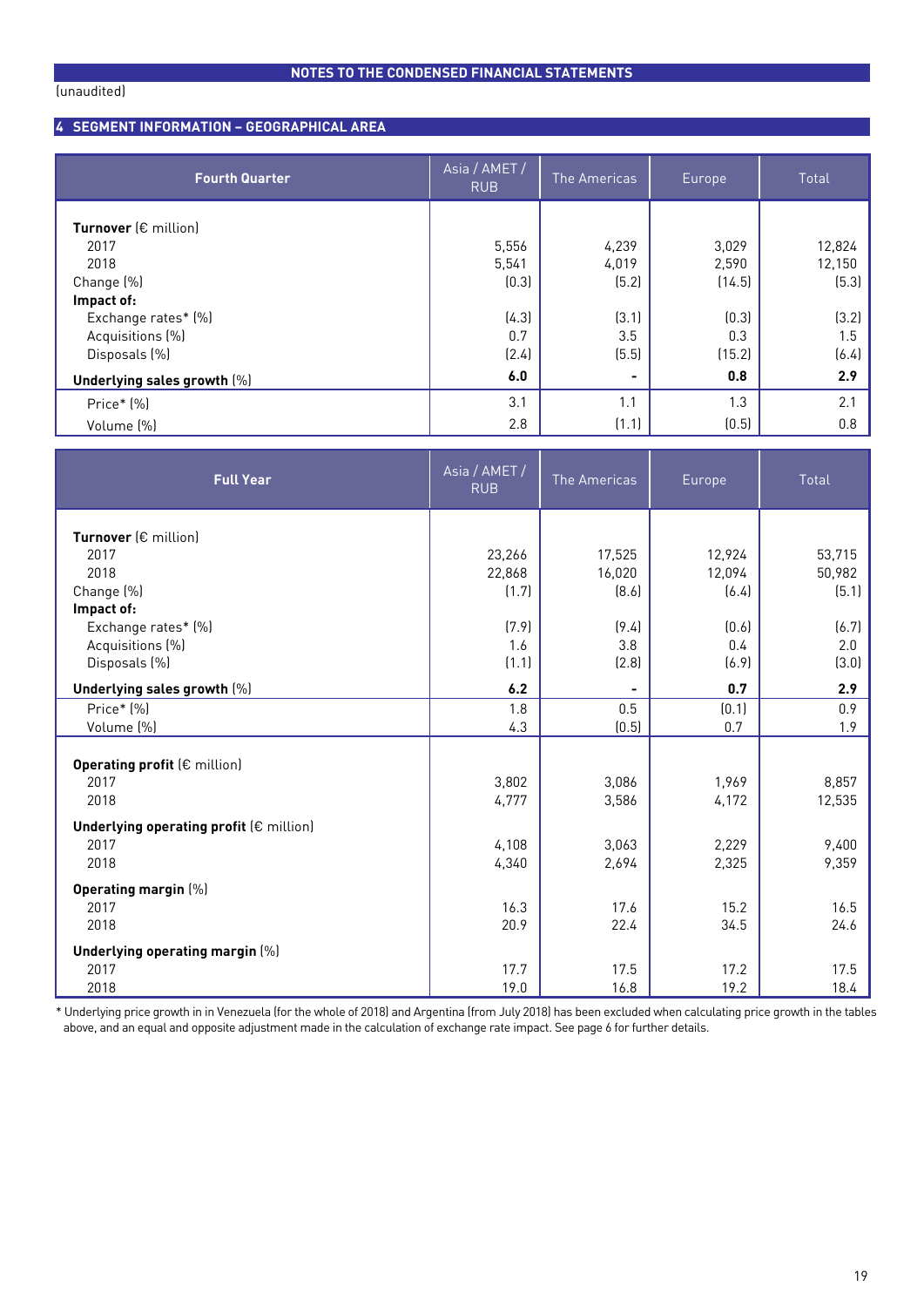#### **5 TAXATION**

The effective tax rate for 2018 is 21.1%, compared with the 2017 rate of 20.8%. Both years' rates benefited from significant oneoffs: in 2018 a large part of the Spreads disposal profit was not taxed as a result of the Dutch participation exemption and in 2017 US tax reform gave rise to a significant benefit from restating deferred tax balances at the new lower federal tax rate.

| $\epsilon$ million                              | Full Year 2018       |                            |              | Full Year 2017       |                            |              |
|-------------------------------------------------|----------------------|----------------------------|--------------|----------------------|----------------------------|--------------|
|                                                 | <b>Before</b><br>tax | Tax<br>(charge)/<br>credit | After<br>tax | <b>Before</b><br>tax | Tax<br>(charge)/<br>credit | After<br>tax |
| Gains/(losses) on:[a]                           |                      |                            |              |                      |                            |              |
| Equity instruments at fair value through other  |                      |                            |              |                      |                            |              |
| comprehensive income                            | 51                   |                            | 51           |                      | $\overline{\phantom{a}}$   |              |
| Cash flow hedges                                | (70)                 | 15                         | (55)         | (62)                 | (6)                        | (68)         |
| Other financial instruments                     |                      |                            |              |                      | (8)                        | (7)          |
| Remeasurements of defined benefit pension plans | (437)                | 109                        | (328)        | 1,620                | [338]                      | 1,282        |
| Currency retranslation gains/(losses)           | [869]                | 8                          | [861]        | (1,024)              | 41                         | (983)        |
| Other comprehensive income                      | (1, 325)             | 132                        | (1, 193)     | 535                  | (311)                      | 224          |

(a) Classification has changed following adoption of IFRS 9. See note1 and note 9 for further details.

#### **6 COMBINED EARNINGS PER SHARE**

The combined earnings per share calculations are based on the average number of share units representing the combined ordinary shares of NV and PLC in issue during the period, less the average number of shares held as treasury shares.

In calculating diluted earnings per share and underlying earnings per share, a number of adjustments are made to the number of shares, principally the exercise of share options by employees.

Earnings per share for total operations for the twelve months were calculated as follows:

|                                                                       | 2018    | 2017    |
|-----------------------------------------------------------------------|---------|---------|
| <b>Combined EPS - Basic</b>                                           |         |         |
| Net profit attributable to shareholders' equity ( $\epsilon$ million) | 9.389   | 6.053   |
| Average number of combined share units (millions of units)            | 2,683.4 | 2.801.6 |
| Combined EPS - basic $(\epsilon)$                                     | 3.50    | 2.16    |

| <b>Combined EPS - Diluted</b>                                         |         |         |
|-----------------------------------------------------------------------|---------|---------|
| Net profit attributable to shareholders' equity ( $\epsilon$ million) | 9.389   | 6.053   |
| Adjusted average number of combined share units (millions of units)   | 2.694.8 | 2.814.0 |
| $\mathsf I$ Combined EPS – diluted (€)                                | 3.48    | 2.15    |

| <b>Underlying EPS</b>                                                                     |         |         |
|-------------------------------------------------------------------------------------------|---------|---------|
| Net profit attributable to shareholders' equity ( $\epsilon$ million)                     | 9,389   | 6.053   |
| Post tax impact of non-underlying items attributable to shareholders' equity (see note 2) | (3,024) | 262     |
| Underlying profit attributable to shareholders' equity                                    | 6,365   | 6.315   |
| Adjusted average number of combined share units (millions of units)                       | 2,694.8 | 2.814.0 |
| Underlying EPS - diluted $(\epsilon)$                                                     | 2.36    | 2.24    |

In calculating underlying earnings per share, net profit attributable to shareholders' equity is adjusted to eliminate the post-tax impact of non-underlying items.

During the period the following movements in shares have taken place:

|                                                               | Millions |
|---------------------------------------------------------------|----------|
| Number of shares at 31 December 2017 (net of treasury shares) | 2.738.9  |
| Shares repurchased under the share buyback programme          | [125.4]  |
| Net movements in shares under incentive schemes               | 0.71     |
| Number of shares at 31 December 2018                          | 2,614.2  |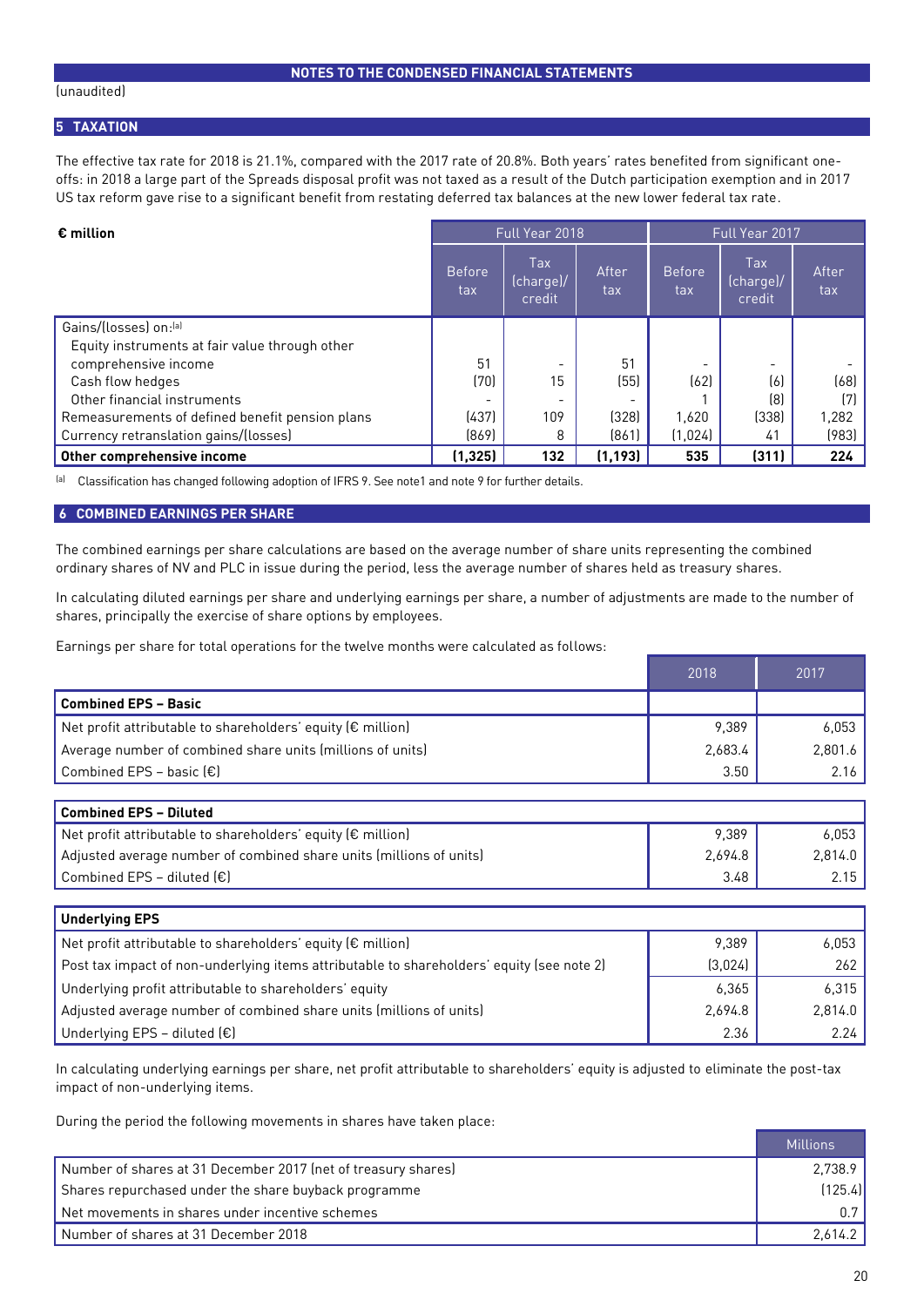#### **7 ACQUISITIONS AND DISPOSALS**

In 2018, the Group completed the following business acquisitions and disposals as listed below. In each case 100% of the businesses were acquired unless stated otherwise. Total consideration for 2018 acquisitions is €1,194 million (2017: €4,912 million for acquisitions completed during that year).

| Deal completion date | Acquired/Disposed business                                                                                                                                                                                                                         |
|----------------------|----------------------------------------------------------------------------------------------------------------------------------------------------------------------------------------------------------------------------------------------------|
| 15 January 2018      | Acquired the remaining 2% non-controlling interest of Carver Korea bringing the Group's ownership to<br>100%.                                                                                                                                      |
| 28 February 2018     | Acquired Quala beauty & personal and home care business in Latin America.                                                                                                                                                                          |
| 2 July 2018(a)       | Sold the global spreads business (excluding Southern Africa) to KKR.                                                                                                                                                                               |
| 2 July 2018(a)       | Sold the spreads business in Southern Africa to Remgro plus a cash consideration of €306 million in<br>exchange for Remgro's 25.75% shareholding in Unilever South Africa.                                                                         |
| 27 September 2018    | Acquired Adityaa Milk, an ice cream business in India. The acquisition strengthens Unilever front end<br>distribution reach in India.                                                                                                              |
| 1 October 2018       | Acquired 75% of Equilibra, the Italian personal care and wellbeing business. The acquisition<br>complements Unilever product range through its presence in the 'natural' personal care segments and<br>well positioned in nutritional supplements. |
| 1 November 2018      | Acquired Betty Ice, a leading ice cream business in Romania. The acquisition enriches Unilever product<br>range through local offerings and price tiers.                                                                                           |
| 3 December 2018      | Acquired Denny Ice, an ice cream business in Bulgaria to strengthen local product knowledge.                                                                                                                                                       |
| 31 December 2018     | Acquired Vegetarian Butcher, a vegetarian meat replacement foods business in the Netherlands. The<br>acquisition expands Unilever's product ranges into plant-based foods responding to the growing trend<br>of vegetarian and vegan meals.        |

(a) On 2 July 2018 Unilever sold the global Spreads business (excluding Southern Africa) to KKR for €7.2 billion cash consideration and the Southern Africa Spreads business to Remgro for a non-cash consideration of €446 million. The intangible assets sold include brands such as Becel, Flora, Country Crock, Blue Band, I Can't Believe It's Not Butter, Rama & Pro-Activ. Profit on these disposals was €4,331 million, recognised as a non-underlying item (see note 2).

In addition to the completed deals in the table above, on 3 December 2018 the Group announced it had signed an agreement to acquire the Health Food Drinks portfolio of GlaxoSmithKline in India, Bangladesh and 20 other predominantly Asian markets. The transaction is aligned with Unilever's stated strategy of increasing its presence in health-food categories and in high-growth emerging markets. The deal is expected to be completed by December 2019.

#### **8 SHARE BUYBACK PROGRAMME**

On 19 April 2018 Unilever announced a share buyback programme of up to €6 billion in 2018. During 2018 the group repurchased 62,202,168 Unilever N.V. ordinary shares and 63,236,433 Unilever PLC ordinary shares as part of the programme. Consideration paid for the repurchase of these shares including transaction costs was €6,020 million and was recognised in other reserves.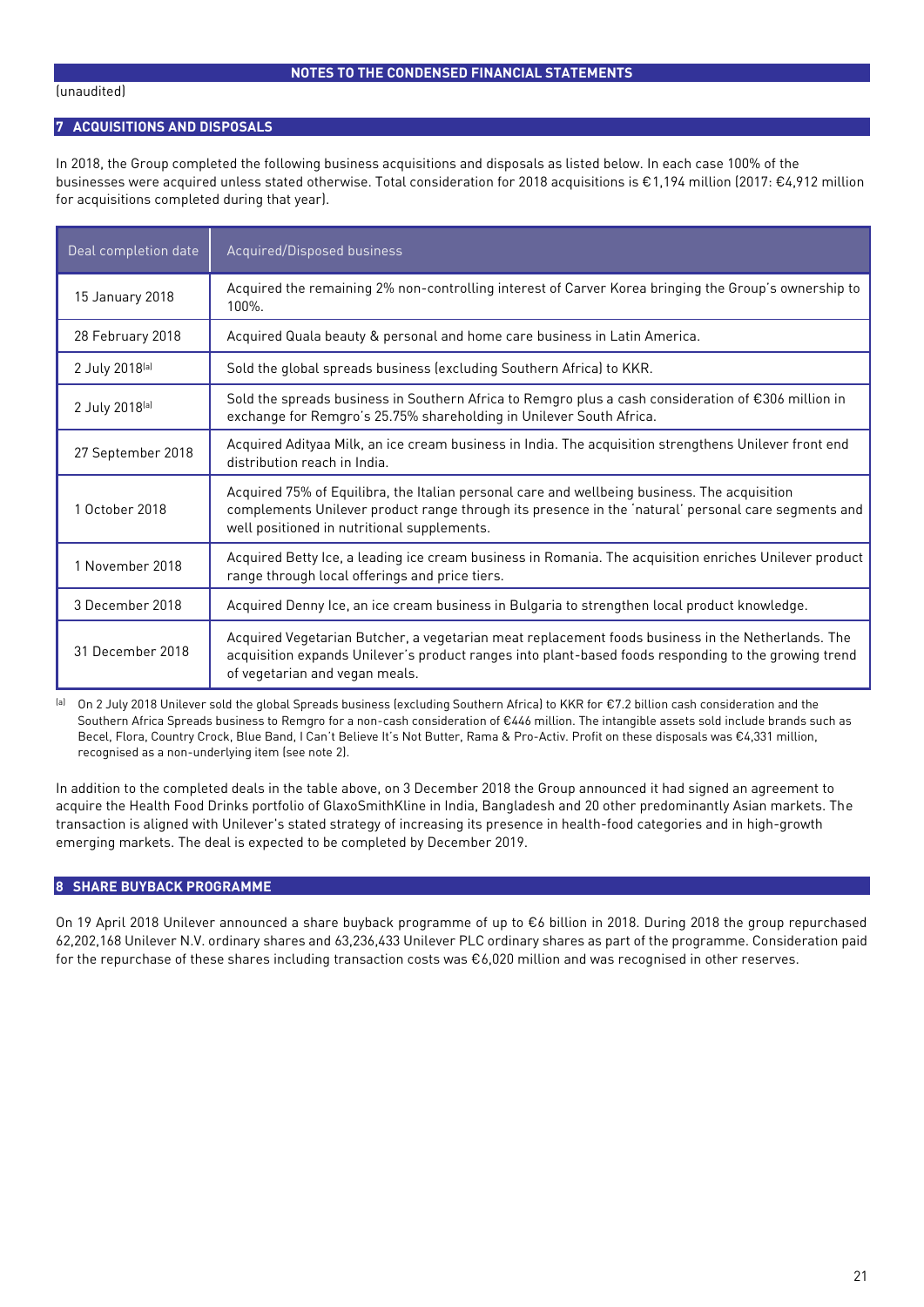#### **9 FINANCIAL INSTRUMENTS**

The Group is exposed to the risks of changes in fair value of its financial assets and liabilities. The following tables summarise the fair values and carrying amounts of financial instruments and the fair value calculations by category.

|                                                                                  | Fair value                   |                              | Carrying amount                     |                              |  |
|----------------------------------------------------------------------------------|------------------------------|------------------------------|-------------------------------------|------------------------------|--|
| $\epsilon$ million                                                               | As at 31<br>December<br>2018 | As at 31<br>December<br>2017 | <b>As at 31</b><br>December<br>2018 | As at 31<br>December<br>2017 |  |
| <b>Financial assets</b>                                                          |                              |                              |                                     |                              |  |
| Cash and cash equivalents                                                        | 3,230                        | 3,317                        | 3,230                               | 3,317                        |  |
| Held-to-maturity investments <sup>[a]</sup>                                      |                              | 163                          |                                     | 163                          |  |
| Loans and receivables <sup>[a]</sup>                                             |                              | 463                          |                                     | 463                          |  |
| Available-for-sale financial assets <sup>[a]</sup>                               |                              | 564                          |                                     | 564                          |  |
| Amortised cost financial asset <sup>[a]</sup>                                    | 629                          |                              | 629                                 |                              |  |
| Financial assets at fair value through other comprehensive income <sup>(a)</sup> | 329                          |                              | 329                                 |                              |  |
| Financial assets at fair value through profit and loss:                          |                              |                              |                                     |                              |  |
| Derivatives                                                                      | 194                          | 116                          | 194                                 | 116                          |  |
| Other                                                                            | 364                          | 139                          | 364                                 | 139                          |  |
|                                                                                  | 4,746                        | 4,762                        | 4,746                               | 4,762                        |  |
| <b>Financial liabilities</b>                                                     |                              |                              |                                     |                              |  |
| Bank loans and overdrafts                                                        | [816]                        | (995)                        | [814]                               | (992)                        |  |
| Bonds and other loans                                                            | (23,691)                     | (23, 368)                    | [23, 391]                           | [22, 709]                    |  |
| Finance lease creditors                                                          | (141)                        | (147)                        | (128)                               | (131)                        |  |
| Derivatives                                                                      | (402)                        | (421)                        | (402)                               | (421)                        |  |
| Other financial liabilities                                                      | (150)                        | (177)                        | (150)                               | (177)                        |  |
|                                                                                  | (25, 200)                    | (25, 108)                    | (24, 885)                           | (24, 430)                    |  |

(a) Classification has changed following adoption of IFRS 9. See page 23 and note 1 for further details.

| $\epsilon$ million                                         | Level                    | Level 2                | Level 3 | Level                    | Level 2                | Level 3 |
|------------------------------------------------------------|--------------------------|------------------------|---------|--------------------------|------------------------|---------|
|                                                            |                          | As at 31 December 2018 |         |                          | As at 31 December 2017 |         |
| Assets at fair value                                       |                          |                        |         |                          |                        |         |
| Available-for-sale financial assets                        | $\overline{\phantom{0}}$ |                        |         | 215                      |                        | 342     |
| Financial assets at fair value through other comprehensive |                          |                        |         |                          |                        |         |
| income                                                     | 160                      | 5                      | 164     | $\overline{\phantom{a}}$ |                        |         |
| Financial assets at fair value through profit or loss:     |                          |                        |         |                          |                        |         |
| Derivatives <sup>[a]</sup>                                 | $\blacksquare$           | 276                    |         |                          | 173                    |         |
| Other                                                      | 145                      |                        | 219     | 137                      |                        |         |
| Liabilities at fair value                                  |                          |                        |         |                          |                        |         |
| Derivatives <sup>(b)</sup>                                 | $\blacksquare$           | (542)                  |         | $\overline{\phantom{a}}$ | (534)                  |         |
| Deferred consideration                                     | $\overline{\phantom{0}}$ |                        | (142)   | $\overline{\phantom{0}}$ |                        | (445)   |

(a) Includes €82 million (2017: €57 million) derivatives, reported within trade receivables, that hedge trading activities.

(b) Includes €(140) million (2017: € (113) million) derivatives, reported within trade creditors, that hedge trading activities.

Other than changes arising on adoption of IFRS 9, there were no significant changes in classification of fair value of financial assets and financial liabilities since 31 December 2017. There were also no significant movements between the fair value hierarchy classifications since 31 December 2017.

The fair value of trade receivables and payables is considered to be equal to the carrying amount of these items due to their shortterm nature.